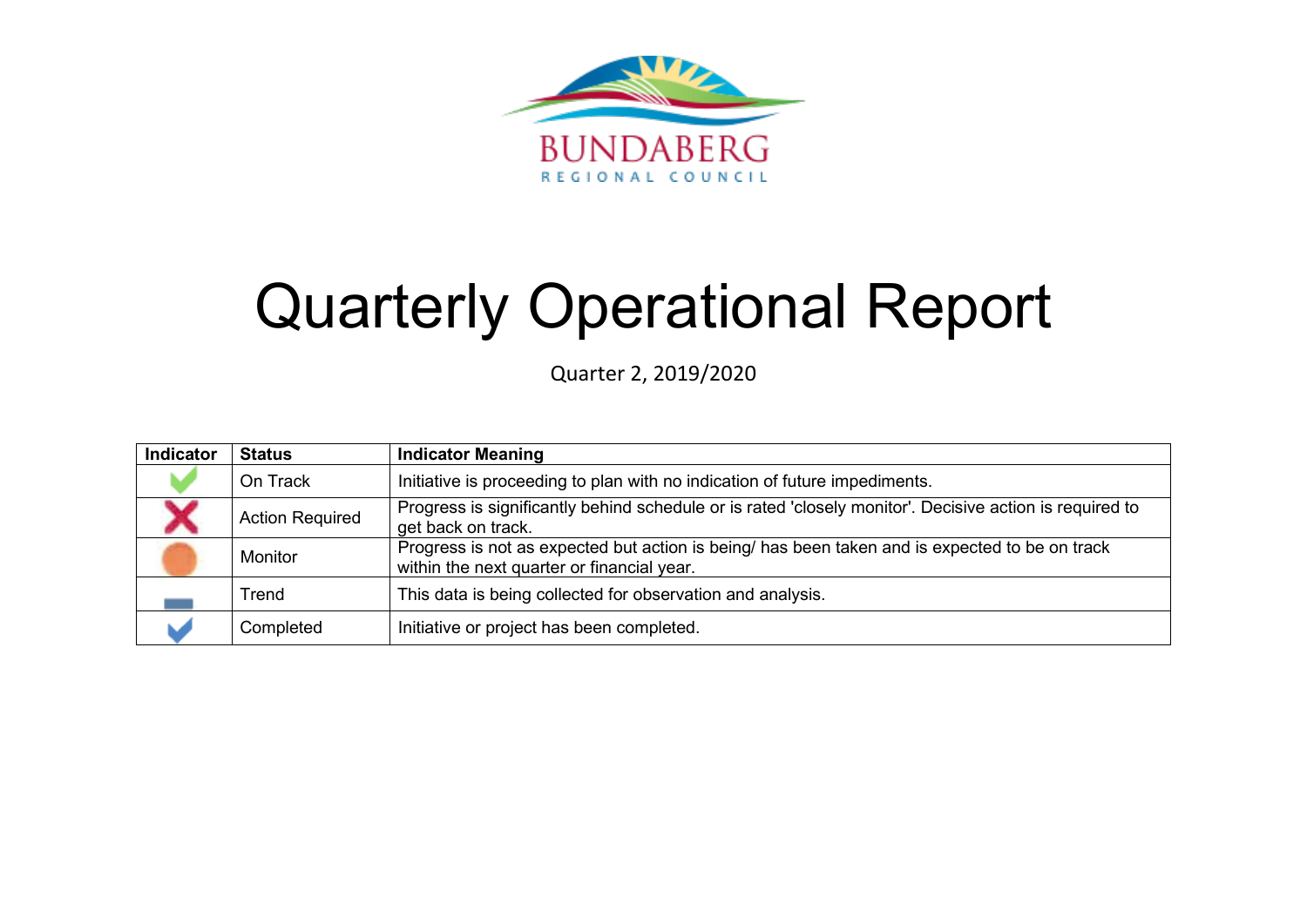# **Our community**

# *Economic growth and prosperity*

**Provide responsive, consistent and timely customer service to our residents, investors and developers.** 

| <b>Strategic Link</b>                                                                                                 | <b>Performance Measure</b>                                                                                                | <b>Organisation Link</b>                                  | <b>Target</b>  | <b>Actual</b> |         | <b>Status</b> | <b>Comments</b>                                                                                                      |
|-----------------------------------------------------------------------------------------------------------------------|---------------------------------------------------------------------------------------------------------------------------|-----------------------------------------------------------|----------------|---------------|---------|---------------|----------------------------------------------------------------------------------------------------------------------|
| <b>Strategy</b><br>1 - Our community<br>1.1 - Economic growth                                                         | Connections: Percentage of<br>new water and wastewater<br>connections installed within 25                                 | Organisation<br>- Infrastructure<br>- Water Services      | $\geq 95.00\%$ |               | 72.30%  |               | 97 applications from 134 were processed<br>and installed within 25 days of payment.                                  |
| and prosperity<br>$1.1.1 -$ Provide<br>responsive, consistent<br>and timely customer<br>service to our<br>developers. | days.                                                                                                                     |                                                           |                |               |         |               | Review of process to be undertaken in<br>January 2020.                                                               |
|                                                                                                                       | Percentage of applications to<br>endorse Subdivision Plans<br>residents, investors and <sub>decided</sub> within 20 days. | Organisation<br>- Development<br>- Development Assessment | $\geq 85.00\%$ |               | 91.50%  |               | 23 Plans of Subdivision were endorsed<br>this quarter.                                                               |
|                                                                                                                       | Percentage of total<br>concurrence agency referrals<br>decided within 10 days.                                            | Organisation<br>- Development<br>- Development Assessment | $\geq 90.00\%$ |               | 98.50%  |               | 62 concurrence referrals were decided in<br>the quarter.                                                             |
|                                                                                                                       | Percentage of total<br>development applications<br>decided within 10 days.                                                | Organisation<br>- Development<br>- Development Assessment | $\geq 30.00\%$ |               | 25.00%  |               | 18 applications were decided within 10<br>days or less out of a total of 74<br>applications decided for the quarter. |
|                                                                                                                       | Percentage of total<br>development approvals<br>decided within 35 days or less.                                           | Organisation<br>- Development<br>- Development Assessment | $\geq 85.00\%$ |               | 88.00%  |               | 65 applications were decided in 35 days<br>or less out of a total of 74 applications<br>decided for the quarter.     |
|                                                                                                                       | Percentage planning and<br>building searches are issued<br>within statutory and corporate<br>timelines.                   | Organisation<br>- Development<br>- Development Assessment | $\geq 95.00\%$ |               | 99.50%  |               | 229 Building Compliance Searches and<br>14 Planning Certificates were issued for<br>the quarter.                     |
|                                                                                                                       | <b>Plumbing Services: Fast-track</b><br>Approvals: Percentage of<br>approvals decided within 5<br>days.                   | Organisation<br>- Infrastructure<br>- Water Services      | $\geq 95.00\%$ |               | 100.00% |               | 4 from 4 Fast Track applications were<br>received and approved within the 5 day<br>period.                           |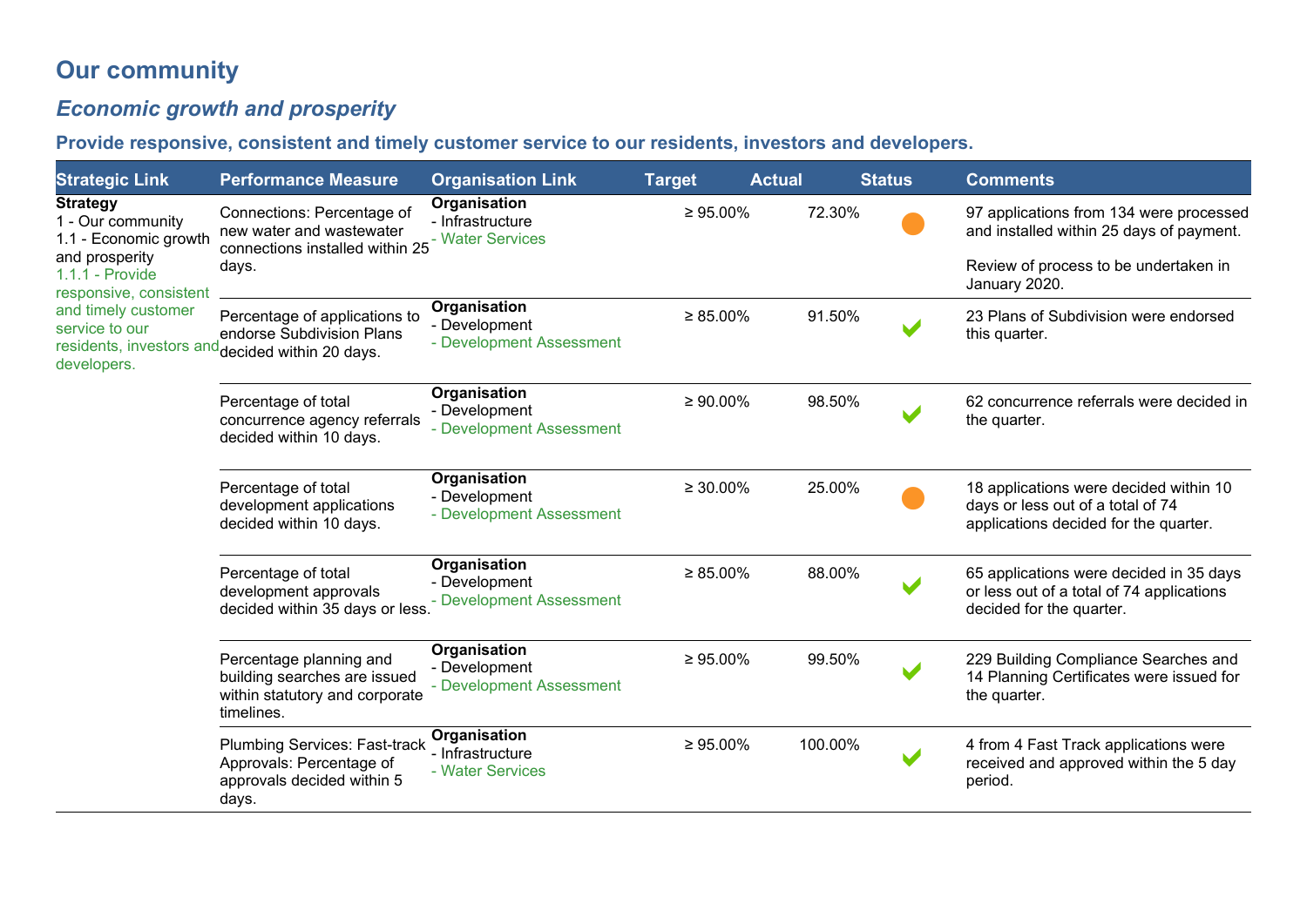| <b>Strategic Link</b> | <b>Performance Measure</b>                                                      | <b>Organisation Link</b>                             | Target         | <b>Actual</b> | <b>Status</b> | <b>Comments</b>                                                                                                                                                                                      |
|-----------------------|---------------------------------------------------------------------------------|------------------------------------------------------|----------------|---------------|---------------|------------------------------------------------------------------------------------------------------------------------------------------------------------------------------------------------------|
|                       | <b>Plumbing Services:</b><br>Percentage of approvals<br>decided within 20 days. | Organisation<br>- Infrastructure<br>- Water Services | $\geq 95.00\%$ |               | 99.00%        | 132 Applications were received during<br>this quarter and 131 applications were<br>processed/approved within the 20 day<br>period. The 1 outstanding application<br>requires additional information. |

# **Promote our region as a preferred investment destination nationally and internationally.**

| <b>Strategic Link</b>                                                                                     | <b>Performance Measure</b>                                                                                                                                                                                              | <b>Organisation Link</b>                                                                     | <b>Target</b>    | <b>Actual</b> | <b>Status</b> | <b>Comments</b>                                                                                                                                                                    |
|-----------------------------------------------------------------------------------------------------------|-------------------------------------------------------------------------------------------------------------------------------------------------------------------------------------------------------------------------|----------------------------------------------------------------------------------------------|------------------|---------------|---------------|------------------------------------------------------------------------------------------------------------------------------------------------------------------------------------|
| <b>Strategy</b><br>1 - Our community<br>1.1 - Economic growth and<br>prosperity                           | Holiday Parks: Percentage<br>Holiday Park accommodation is<br>occupied.                                                                                                                                                 | Organisation<br>- Community & Environment<br>- Community Services<br>- Facilities Management | Trend            |               | 42.4%         | Miara 57.8%<br>Burnett Heads 37.14%                                                                                                                                                |
| 1.1.4 - Promote our region as<br>a preferred investment<br>destination nationally and<br>internationally. |                                                                                                                                                                                                                         |                                                                                              |                  |               |               | Elliott Heads 34.22%<br>Moore Park Beach 40.03%                                                                                                                                    |
|                                                                                                           | Number of passengers<br>processed through Bundaberg<br>Regional Airport terminal.                                                                                                                                       | Organisation<br>- Community & Environment<br>- Airport                                       | $\geq 30,000.00$ | 39,864.00     | V             | Passenger numbers<br>continue the trend of the<br>previous quarter with normal<br>seasonal variation.                                                                              |
|                                                                                                           | Percentage of the total<br>Accounts Payable suppliers<br>spend (excluding Corporate<br>Purchase Cards) with local<br>business categories A, B and<br>C, as defined int he<br><b>Procurement and Contract</b><br>Manual. | Organisation<br>- Organisational Services<br>- Strategic Procurement                         | $= 60.00\%$      |               | 59.41%        | Near "On track" and<br>progressing. 59.41% is year<br>to date measurement.<br>We have now excluded<br>~\$400k/month for Waste<br>Levy paid to State Govt from<br>this calculation. |
|                                                                                                           |                                                                                                                                                                                                                         |                                                                                              |                  |               |               | We are continuing to refine<br>and improve our<br>categorisation, measurement<br>& reporting capabilities in<br>regard to "Buy Local".                                             |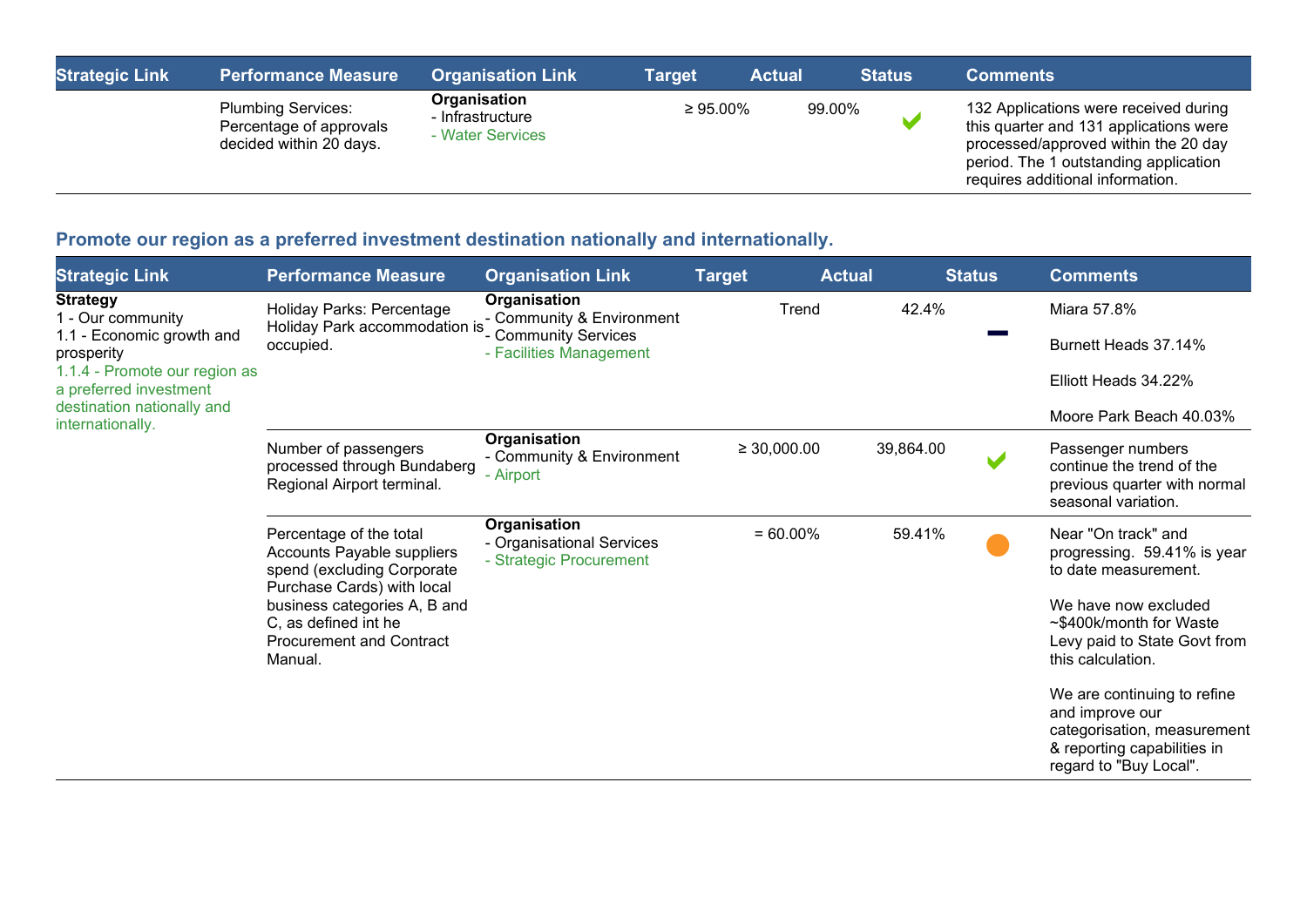### *Safe, active, vibrant and inclusive community*

**Provide facilities, parks, open spaces, services, and programs that promote and support our community's safety and physical wellbeing.**

| <b>Strategic Link</b>                                                                                                                                                                                                                | <b>Performance Measure</b>                                                                                                           | <b>Organisation Link</b>                                                                                | <b>Target</b>  | <b>Actual</b> | <u> Status</u> | <b>Comments</b>                                                                                                                  |
|--------------------------------------------------------------------------------------------------------------------------------------------------------------------------------------------------------------------------------------|--------------------------------------------------------------------------------------------------------------------------------------|---------------------------------------------------------------------------------------------------------|----------------|---------------|----------------|----------------------------------------------------------------------------------------------------------------------------------|
| <b>Strategy</b><br>1 - Our community<br>1.2 - Safe, active, vibrant<br>and inclusive community<br>1.2.1 - Provide facilities,<br>parks, open spaces,<br>services, and programs<br>our community's safety<br>and physical well-being. | Number of community<br>members participating in<br>preventative health programs<br>and projects.                                     | Organisation<br>- Community & Environment<br>- Parks, Sports & Natural<br>Areas<br>- Sport & Recreation | Trend          | 718.00        |                | Be Active Be Alive - November/December<br>Pool sessions.                                                                         |
|                                                                                                                                                                                                                                      | that promote and support Number of physical activity<br>and preventative health<br>initiatives promoted and<br>supported by Council. | Organisation<br>- Community & Environment<br>- Parks, Sports & Natural<br>Areas<br>- Sport & Recreation | $\geq 25.00$   | 56.00         |                | Be Active Be Alive (pool sessions) across<br>the region.                                                                         |
|                                                                                                                                                                                                                                      | Percentage of agreed service<br>levels have been met.                                                                                | Organisation<br>- Community & Environment<br>- Parks, Sports & Natural<br>Areas<br>- Parks & Gardens    | $\geq 85.00\%$ | 95.00%        |                | Minimum service levels have been met<br>across Parks and Open Spaces despite<br>lower mowing frequency due to dry<br>conditions. |

#### **Manage our road landscapes, urban areas and recreational environments to support our community's lifestyle and to enhance the identity, special character and heritage of our region.**

| <b>Strategic Link</b>                                                                                                                                                                                                                                                       | <b>Performance Measure</b> | <b>Organisation Link</b>                                                    | Target | <b>Actual</b> |     | <b>Status</b> | <b>Comments</b>                                                     |
|-----------------------------------------------------------------------------------------------------------------------------------------------------------------------------------------------------------------------------------------------------------------------------|----------------------------|-----------------------------------------------------------------------------|--------|---------------|-----|---------------|---------------------------------------------------------------------|
| <b>Strategy</b><br>1 - Our community<br>1.2 - Safe, active, vibrant and audited for compliance.<br>inclusive community<br>1.2.2 - Manage our road<br>landscapes, urban areas and<br>recreational environments to<br>support our community's<br>lifestyle and to enhance the | Development approvals are  | Organisation<br>- Development<br>- Development Strategic<br><b>Planning</b> |        | Yes/No        | Yes |               | 12 approvals were audited<br>for compliance during this<br>quarter. |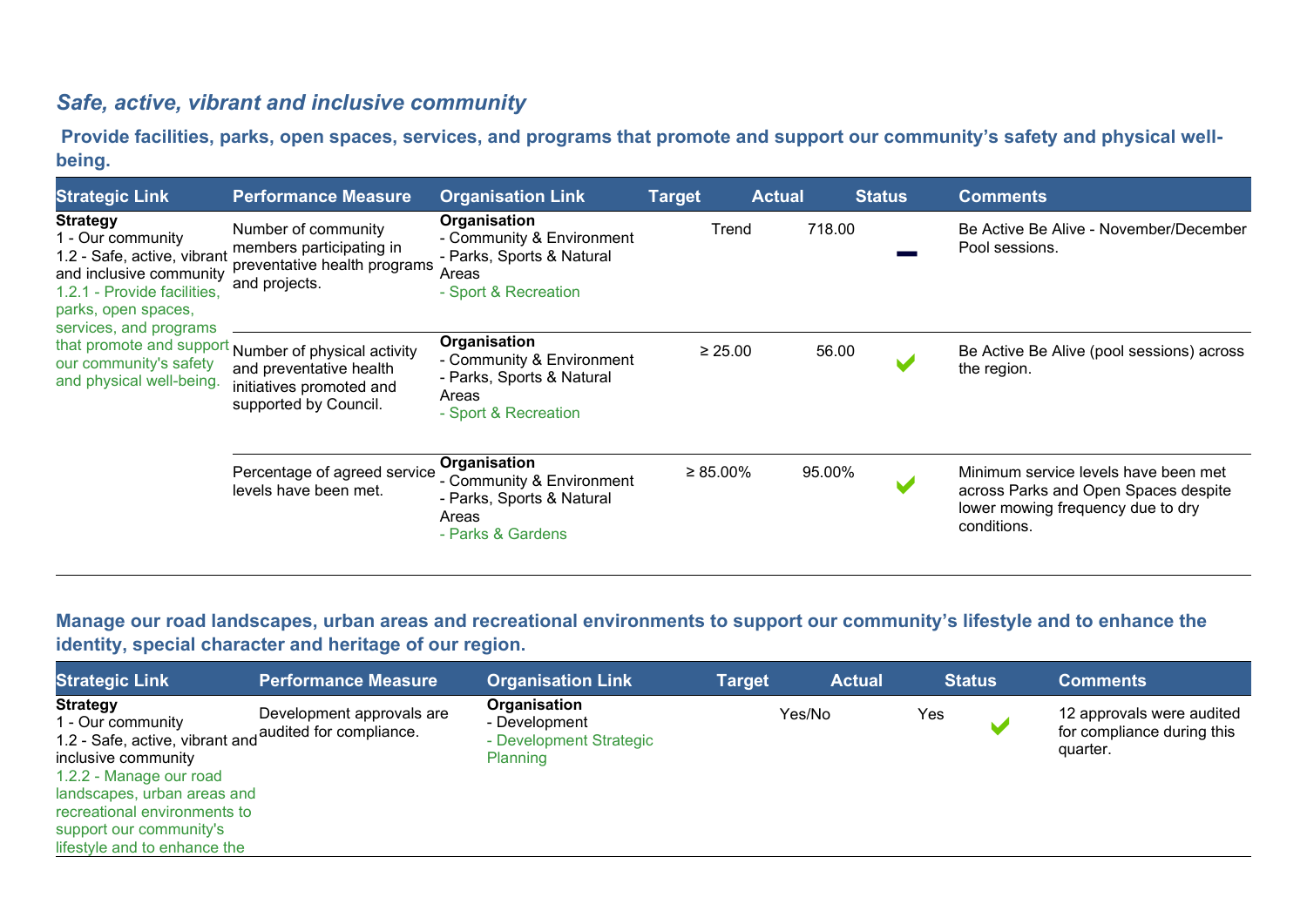| <b>Strategic Link</b>       | <b>Performance Measure</b> | <b>Organisation Link</b> | Target | <b>Actual</b> | <b>Status</b> | <b>Comments</b> |  |
|-----------------------------|----------------------------|--------------------------|--------|---------------|---------------|-----------------|--|
| identity, special character |                            |                          |        |               |               |                 |  |
| and heritage of our region. |                            |                          |        |               |               |                 |  |

#### **Support and facilitate community programs, networks, projects and events that promote social connectedness; and active and healthy community life.**

| <b>Strategic Link</b>                                                                                                                                                                                                                                | <b>Performance Measure</b>                                                                                                                                                                                                      | <b>Organisation Link</b>                                                                        | <b>Target</b> | <b>Actual</b> | <b>Status</b> | <b>Comments</b>                                                                  |
|------------------------------------------------------------------------------------------------------------------------------------------------------------------------------------------------------------------------------------------------------|---------------------------------------------------------------------------------------------------------------------------------------------------------------------------------------------------------------------------------|-------------------------------------------------------------------------------------------------|---------------|---------------|---------------|----------------------------------------------------------------------------------|
| <b>Strategy</b><br>1 - Our community<br>1.2 - Safe, active, vibrant<br>and inclusive community<br>1.2.3 - Support and<br>facilitate community<br>programs, networks,<br>projects and events that<br>promote social<br>and healthy community<br>life. | Access to Services - Commonwealth<br>Home Support Programme &<br>Queensland Community Care (State<br>and Federal funded): Number of<br>service users with improved ability to<br>access appropriate services.                   | Organisation<br>- Community &<br>Environment<br>- Community Services<br>- Community Care        | $\geq 50.00$  | 428.00        |               | On target.                                                                       |
|                                                                                                                                                                                                                                                      | <b>Community Support Services</b><br>Commonwealth Home Support<br>connectedness; and active programme & Queensland<br><b>Community Care (State &amp; Federal</b><br>Funded): Number of service users<br>who received a service. | Organisation<br>- Community &<br>Environment<br>- Community Services<br>- Community Care        | Trend         | 428.00        |               | On trend.                                                                        |
|                                                                                                                                                                                                                                                      | Local Law, Animal Management -<br>number of community education<br>programs delivered/attended.                                                                                                                                 | Organisation<br>- Community &<br>Environment<br>- Regulatory Services                           | $\geq 10.00$  |               | 5.00          | On track to meet target for year.                                                |
|                                                                                                                                                                                                                                                      | Number of community development<br>partnerships, projects and initiatives<br>promoted and supported by Council.                                                                                                                 | Organisation<br>- Community &<br>Environment<br>- Community Services<br>- Community Development | $= 25.00$     |               | 33.00         | We have had more interactions with the<br>community in this quarter. Target met. |
|                                                                                                                                                                                                                                                      | Number of community grants<br>provided                                                                                                                                                                                          | Organisation<br>- Community &<br>Environment<br>- Community Services<br>- Community Development | Trend         |               | 5.00          | Only 5 were eligible for this round.                                             |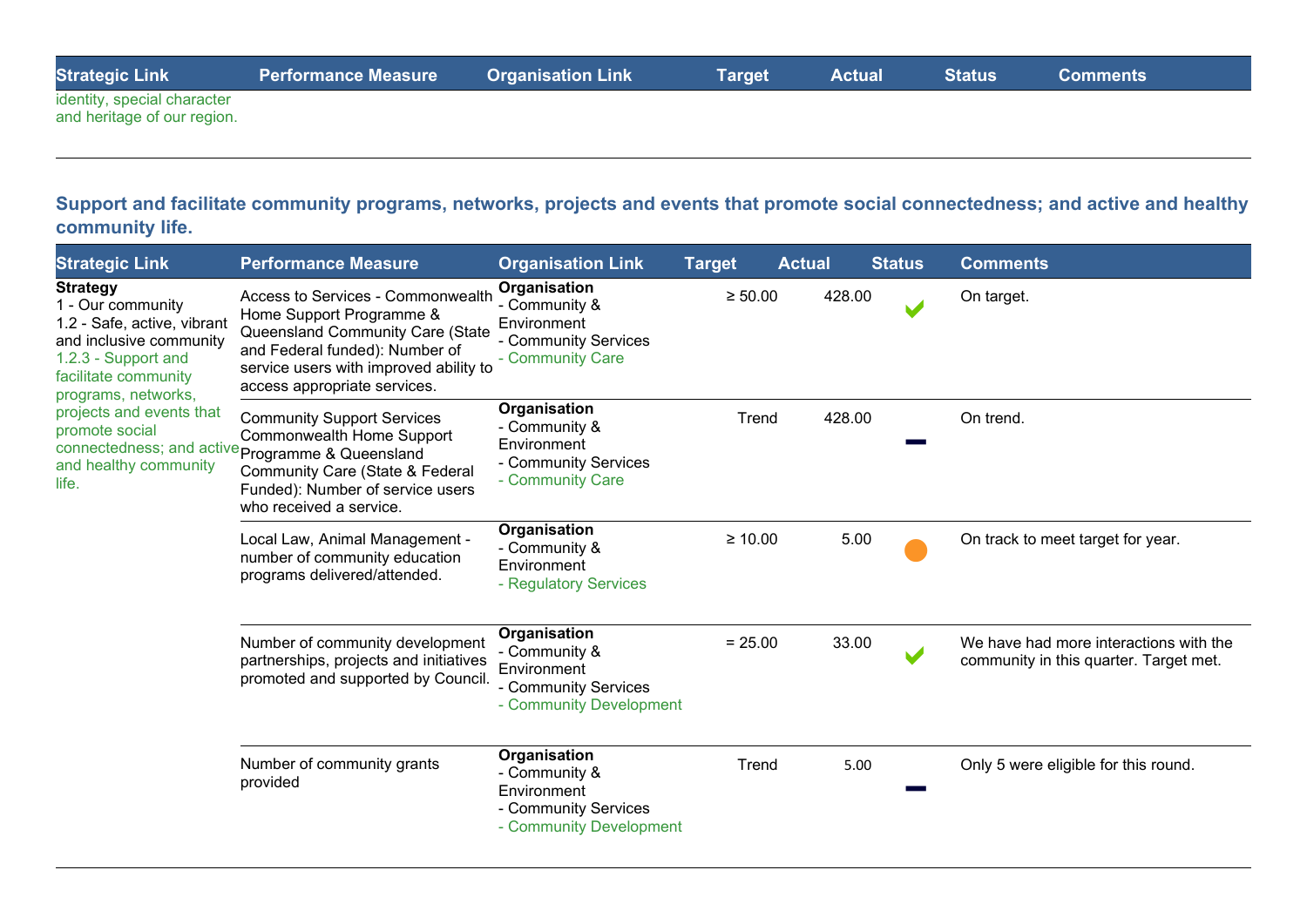| <b>Strategic Link</b> | <b>Performance Measure</b>                                                                                                                                                          | <b>Organisation Link</b>                                                                        | <b>Target</b>   | <b>Actual</b> | <b>Status</b>            | <b>Comments</b>                                                                                               |
|-----------------------|-------------------------------------------------------------------------------------------------------------------------------------------------------------------------------------|-------------------------------------------------------------------------------------------------|-----------------|---------------|--------------------------|---------------------------------------------------------------------------------------------------------------|
|                       | Number of financial assistance<br>requests/applications supported<br>(individuals/sporting<br>organisations/events).                                                                | Organisation<br>- Community &<br>Environment<br>- Parks, Sports & Natural<br>Areas              | Trend           | 12.00         |                          | Nil - Young People in Sport, Nil - Sport<br>Championship Program. 1- Partnerships<br>and Sponsorship Program. |
|                       |                                                                                                                                                                                     | - Sport & Recreation                                                                            |                 |               |                          | Enquiries/support for external funding<br>applications/Expressions of Interest.                               |
|                       | Number of occasions that<br>information, advice and referral<br>services were provided.                                                                                             | Organisation<br>- Community &<br>Environment<br>- Community Services<br>- Neighbourhood Centres | Trend           | 2,671.00      |                          | Data collected.                                                                                               |
|                       | Number of service users who<br>received a service.                                                                                                                                  | Organisation<br>- Community &<br>Environment<br>- Community Services<br>- Neighbourhood Centres | Trend           | 2,303.00      |                          | Data collected.                                                                                               |
|                       | Number of service users with<br>improved quality of life.                                                                                                                           | Organisation<br>- Community &<br>Environment<br>- Community Services<br>- Neighbourhood Centres | $\geq 4,000.00$ | 2,431.00      |                          | Monitor changes.                                                                                              |
|                       | Number of services users with<br>improved ability to access<br>appropriate services.                                                                                                | Organisation<br>- Community &<br>Environment<br>- Community Services<br>- Neighbourhood Centres | $\geq 4,000.00$ | 2,384.00      |                          | Numbers lower in Gin Gin.                                                                                     |
|                       | Quality of Life - Commonwealth<br>Home Support Programme &<br>Queensland Community Care (State<br>and Federal funded): Number of<br>service users with improved quality of<br>life. | Organisation<br>- Community &<br>Environment<br>- Community Services<br><b>Community Care</b>   | $\geq 300.00$   | 428.00        | $\overline{\phantom{a}}$ | As expected.                                                                                                  |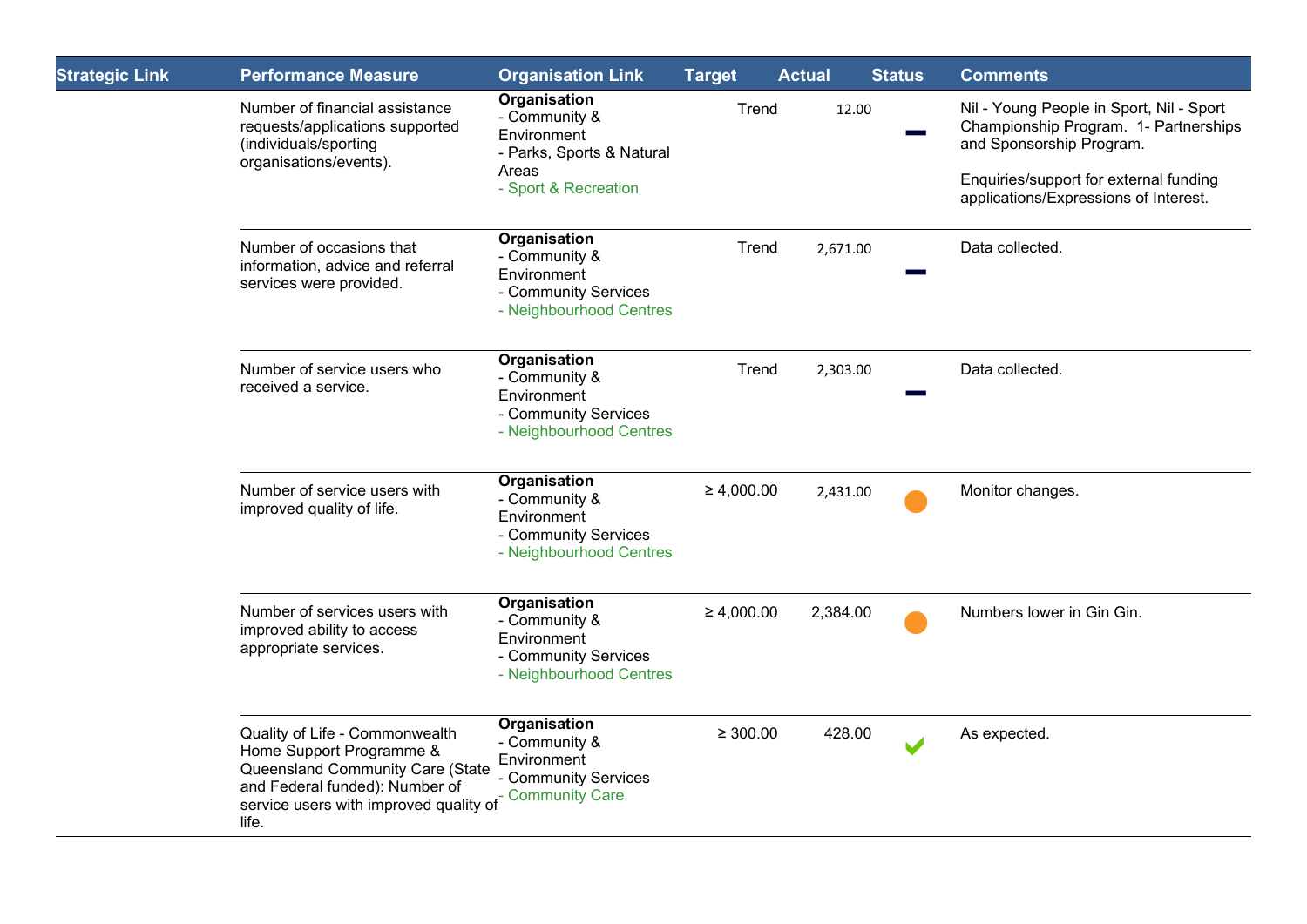| <b>Strategic Link</b> | <b>Performance Measure</b>                                                                                                                                                                                  | <b>Organisation Link</b>                                                                 | <b>Target</b> | <b>Actual</b> | <b>Status</b> | <b>Comments</b>     |
|-----------------------|-------------------------------------------------------------------------------------------------------------------------------------------------------------------------------------------------------------|------------------------------------------------------------------------------------------|---------------|---------------|---------------|---------------------|
|                       | Social Connectedness -<br><b>Commonwealth Home Support</b><br>Programme & Queensland<br><b>Community Care (State and Federal</b><br>funded): Number of service users<br>with improved social connectedness. | Organisation<br>- Community &<br>Environment<br>- Community Services<br>- Community Care | $\geq 150.00$ | 300.00        |               | Higher than target. |

### **Implement disaster prevention strategies and maximise community preparedness for disaster events.**

| <b>Strategic Link</b>                                                                                                                                                                                                   | <b>Performance Measure</b>                                                                                                                                             | <b>Organisation Link</b>                                           | <b>Target</b>                           | <b>Actual</b> | <u>Status </u> | <b>Comments</b>                                                                                                                                                                                                                                                                                                                                                                          |
|-------------------------------------------------------------------------------------------------------------------------------------------------------------------------------------------------------------------------|------------------------------------------------------------------------------------------------------------------------------------------------------------------------|--------------------------------------------------------------------|-----------------------------------------|---------------|----------------|------------------------------------------------------------------------------------------------------------------------------------------------------------------------------------------------------------------------------------------------------------------------------------------------------------------------------------------------------------------------------------------|
| <b>Strategy</b><br>1 - Our community<br>1.2 - Safe, active, vibrant and<br>inclusive community<br>1.2.4 - Implement disaster<br>prevention strategies and<br>maximise community<br>preparedness for disaster<br>events. | Annual assessment of Local<br>Disaster Management Plan and<br>local disaster arrangements in<br>accordance with Emergency<br><b>Management Assurance</b><br>Framework. | Organisation<br>- Community & Environment<br>- Disaster Management | $\geq$ Greater than<br>or equal to 5/10 |               | 8.50           | Report prepared and<br>submitted 24 September<br>2019. A different process<br>applied by the Inspector<br><b>General Emergency</b><br>Management in 2018/2019<br>means that new ratings will<br>not be available in lieu of<br>providing an outline of the<br>activities conducted<br>throughout the year such as<br>events, activations,<br>exercises or any other<br>relevant lessons. |
|                                                                                                                                                                                                                         | Number of Local Disaster<br>Management Group (LDMG)<br>Meetings held.                                                                                                  | Organisation<br>- Community & Environment<br>- Disaster Management | 1.00                                    |               | 1.00           | <b>Bundaberg Local Disaster</b><br><b>Management Group</b><br>meeting held 19 December<br>2019.                                                                                                                                                                                                                                                                                          |

### **Develop a Cultural Strategy, that celebrates and embraces our local connections to First Nation Peoples and other cultures.**

| <b>Strategic Link</b>                                                                                                                                     | <b>Performance Measure</b>                 | <b>Organisation Link</b>                                                | Target | <b>Actual</b> | <b>Status</b> | <b>Comments</b>                                                                              |
|-----------------------------------------------------------------------------------------------------------------------------------------------------------|--------------------------------------------|-------------------------------------------------------------------------|--------|---------------|---------------|----------------------------------------------------------------------------------------------|
| <b>Strategy</b><br>1 - Our community<br>1.2 - Safe, active, vibrant<br>and inclusive community<br>1.2.5 - Develop a Cultural<br>Strategy, that celebrates | Implementation of the Cultural<br>Strategy | Organisation<br>- Community & Environment<br>- Arts & Cultural Services |        | Yes/No        | Yes           | Specific focus in this quarter was<br>the implementation of the<br>inaugural Milbi Festival. |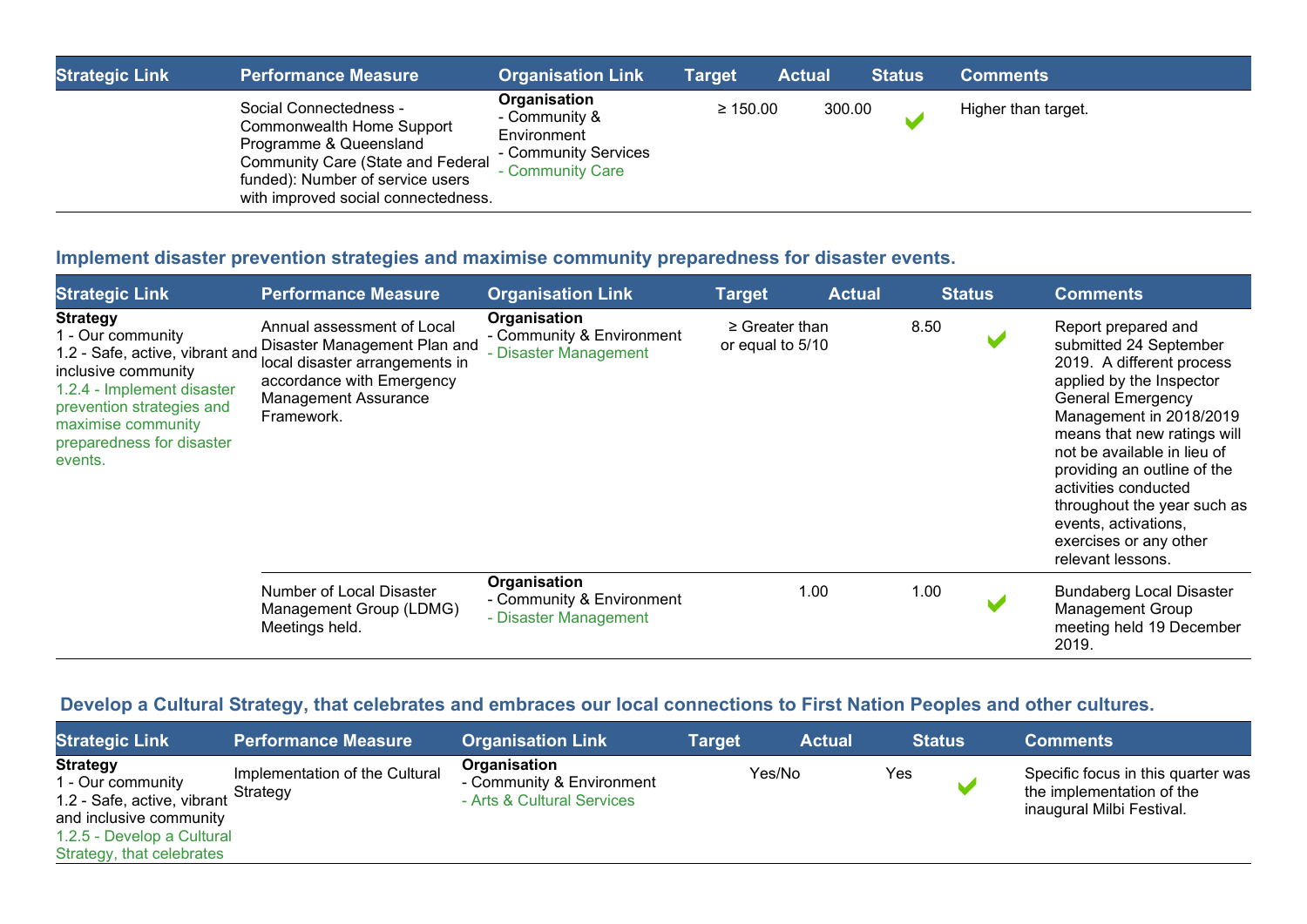| <b>Strategic Link</b>                                                                   | <b>Performance Measure</b> | <b>Organisation Link</b> | <b>Target</b> | <b>Actual</b> | <b>Status</b> | <b>Comments</b> |  |
|-----------------------------------------------------------------------------------------|----------------------------|--------------------------|---------------|---------------|---------------|-----------------|--|
| and embraces our local<br>connections to First<br>Nation Peoples and other<br>cultures. |                            |                          |               |               |               |                 |  |

# *An empowered and creative place*

**Provide facilities, spaces, services and activities that promote and support lifelong learning and community engagement with the arts and culture.**

| <b>Strategic Link</b>                                                                                                                                                                                                                                                                  | <b>Performance Measure</b>                              | <b>Organisation Link</b>                                                                                       | <b>Target</b>   | <b>Actual</b> | <b>Status</b> | <b>Comments</b>                                                                                                                                                                                                                                                                                                       |
|----------------------------------------------------------------------------------------------------------------------------------------------------------------------------------------------------------------------------------------------------------------------------------------|---------------------------------------------------------|----------------------------------------------------------------------------------------------------------------|-----------------|---------------|---------------|-----------------------------------------------------------------------------------------------------------------------------------------------------------------------------------------------------------------------------------------------------------------------------------------------------------------------|
| <b>Strategy</b><br>1 - Our community<br>1.3 - An empowered and<br>creative place<br>1.3.1 - Provide facilities,<br>spaces, services and<br>activities that promote and<br>support lifelong learning<br>and community<br>engagement with the arts Entertainment Centre.<br>and culture. | Days booked as a percentage<br>of total days available. | Organisation<br>- Community & Environment<br>- Arts & Cultural Services<br>- Moncrieff Entertainment<br>Centre |                 | Trend         | 69.2%         | 45 days used out of total 65<br>available. Note only 12 days<br>available for hire in<br>December due to closure for<br>maintenance and holiday<br>period.                                                                                                                                                            |
|                                                                                                                                                                                                                                                                                        | Number of community groups<br>using the Moncrieff       | Organisation<br>- Community & Environment<br>- Arts & Cultural Services<br>- Moncrieff Entertainment<br>Centre |                 | Trend         | 11.00         | A range of community<br>groups accessed the venue<br>including a PhD student<br>using the stage for<br>interviews, male voice choir<br>event, Caledonian Pipe Band<br>event, Our Glad Association<br>using the foyer for their<br>meetings and a range of<br>groups accessing the venue<br>during the Milbi Festival. |
|                                                                                                                                                                                                                                                                                        | Number of participants in our<br>community programs.    | Organisation<br>- Community & Environment<br>- Library Services                                                | $\geq 2,000.00$ |               | 4,727.00      | Regular story and craft<br>activity sessions have been<br>well attended. It's Rocket<br>Science Adventures,<br>Animalia in the Park, and the<br>Milbi events drew large<br>crowds and showcased<br>activities offered by Libraries.                                                                                   |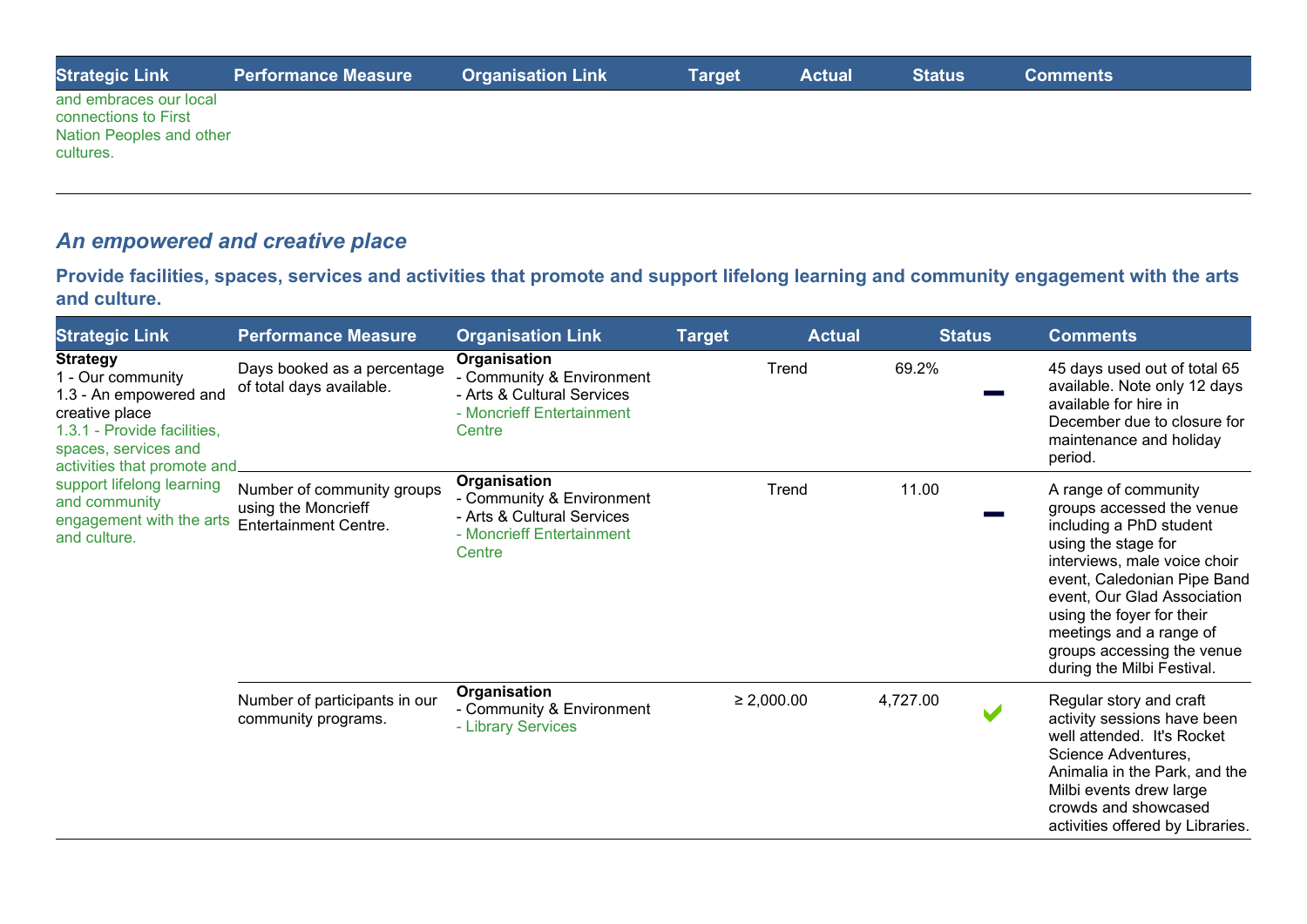| <b>Strategic Link</b> | <b>Performance Measure</b>                                                  | <b>Organisation Link</b>                                                                                       | <b>Target</b>    | <b>Actual</b> | <b>Status</b>         | <b>Comments</b>                                                                                                                                                                                                                                                                                                                                                                                                                                                                                                                                                                                                                                                   |
|-----------------------|-----------------------------------------------------------------------------|----------------------------------------------------------------------------------------------------------------|------------------|---------------|-----------------------|-------------------------------------------------------------------------------------------------------------------------------------------------------------------------------------------------------------------------------------------------------------------------------------------------------------------------------------------------------------------------------------------------------------------------------------------------------------------------------------------------------------------------------------------------------------------------------------------------------------------------------------------------------------------|
|                       | Number of patrons using our<br>libraries.                                   | Organisation<br>- Community & Environment<br>- Library Services                                                | $\geq 70,000.00$ | 67,879.00     |                       | Residents & visitors to the<br><b>Bundaberg Regional Council</b><br>areas continue to enjoy<br>Libraries, both as lending<br>facilities and community<br>meeting places.                                                                                                                                                                                                                                                                                                                                                                                                                                                                                          |
|                       | Number of patrons visiting the<br><b>Moncrieff Entertainment</b><br>Centre. | Organisation<br>- Community & Environment<br>- Arts & Cultural Services<br>- Moncrieff Entertainment<br>Centre | $\geq 8,000.00$  | 11,740.00     | $\blacktriangleright$ | Highlights include: the<br>Travelling Film Festival in<br>October which increased<br>sales by 30% from last year;<br>a local filmmaker David<br>Quarrell premiered his<br>feature documentary to a<br>great house and has gone on<br>to sell this to national cinema<br>markets and international<br>broadcast rights; end of year<br>movies for primary schools<br>screened by request to great<br>numbers. These figures<br>include Milbi Festival events<br>held at the Moncrieff<br>Entertainment Centre only -<br>not total festival attendance<br>figures. Note reduced days<br>available due to Christmas<br>Holidays and maintenance<br>over this period. |
|                       | Number of visitors to BRAG<br>and ChArts.                                   | Organisation<br>- Community & Environment<br>- Arts & Cultural Services<br>- Galleries - BRAG & ChArts         | Trend            | 5,961.00      |                       | Good visitation for a quarter<br>as we were closed in<br>Bundaberg for a month for<br>renovations.                                                                                                                                                                                                                                                                                                                                                                                                                                                                                                                                                                |
|                       | Seats booked as a percentage<br>of total seats available.                   | Organisation<br>- Community & Environment<br>- Arts & Cultural Services<br>- Moncrieff Entertainment<br>Centre | Trend            | 35.9%         |                       | Cinema = $17.56%$<br>Live Events = $61.9\%$                                                                                                                                                                                                                                                                                                                                                                                                                                                                                                                                                                                                                       |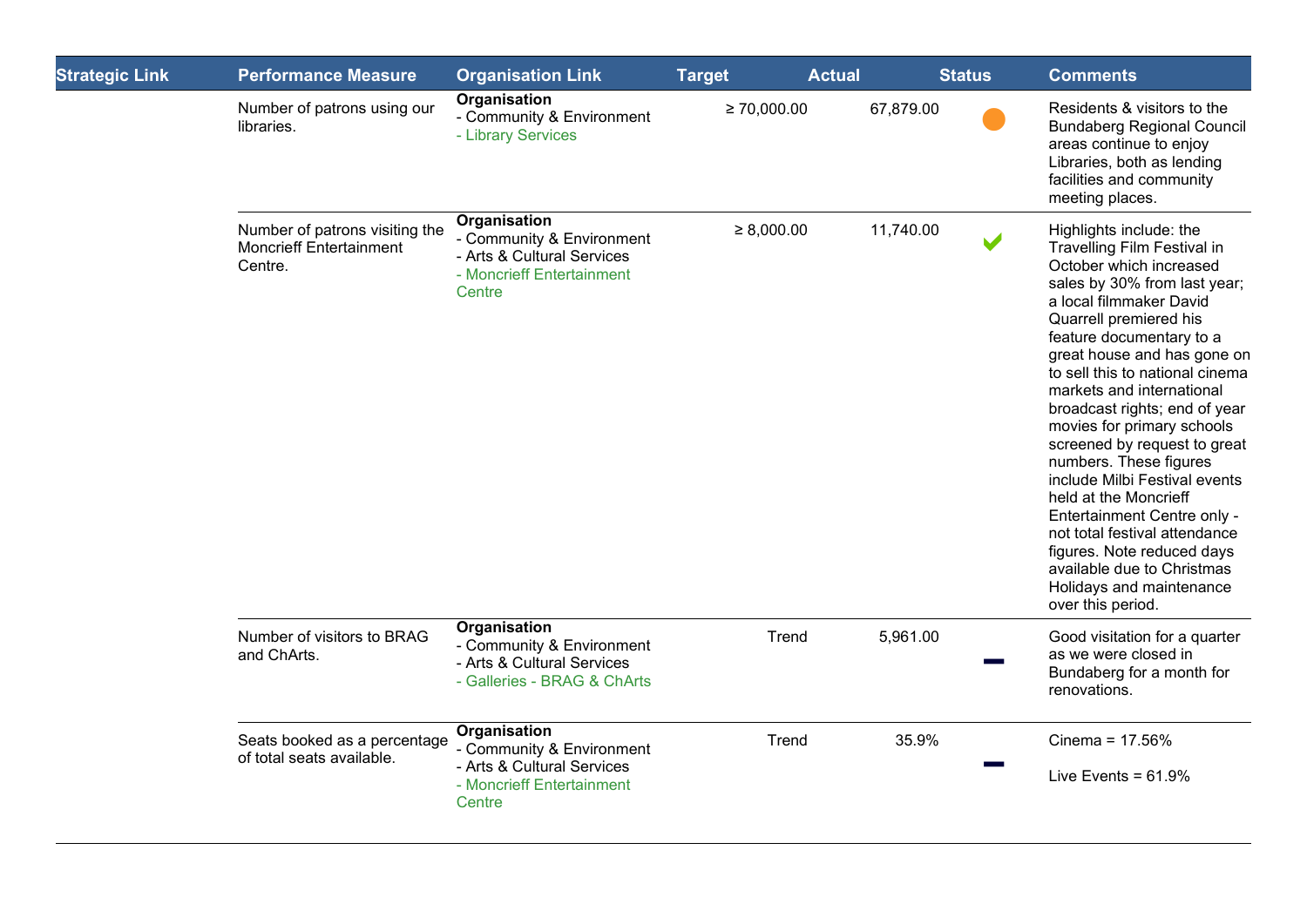### **Provide leadership in creative innovation, opportunities for learning and social and cultural development.**

| <b>Strategic Link</b>                                                                                                                                                                                              | <b>Performance Measure</b>                                                                                              | <b>Organisation Link</b>                                                                                       | <b>Target</b> | <b>Actual</b> |       | <b>Status</b> | <b>Comments</b>                                                                                                                                                                                                                                                                 |
|--------------------------------------------------------------------------------------------------------------------------------------------------------------------------------------------------------------------|-------------------------------------------------------------------------------------------------------------------------|----------------------------------------------------------------------------------------------------------------|---------------|---------------|-------|---------------|---------------------------------------------------------------------------------------------------------------------------------------------------------------------------------------------------------------------------------------------------------------------------------|
| <b>Strategy</b><br>1 - Our community<br>1.3 - An empowered and<br>creative place<br>1.3.2 - Provide leadership<br>in creative innovation,<br>opportunities for learning<br>and social and cultural<br>development. | <b>Number of Galleries</b><br>initiatives designed to grow<br>our visual arts community.                                | Organisation<br>- Community & Environment<br>- Arts & Cultural Services<br>- Galleries - BRAG & ChArts         | Trend         |               | 54.00 |               | A good number of programs conducted across<br>Public Programs, curatorial and community<br>arts.                                                                                                                                                                                |
|                                                                                                                                                                                                                    | Number of Moncrieff<br><b>Entertainment Centre</b><br>initiatives designed to grow<br>our performing arts<br>community. | Organisation<br>- Community & Environment<br>- Arts & Cultural Services<br>- Moncrieff Entertainment<br>Centre | $\geq 3.00$   |               | 9.00  |               | Includes a range of initiatives included in the<br>Milbi Festival, screening of the new film by<br>David Quarrell and events presented to<br>support community performing arts groups<br>(eg. Australian Chamber Orchestra to support<br>local string groups/instrumentalists). |
|                                                                                                                                                                                                                    | Number of participants in<br>our Digital Literacy<br>programs.                                                          |                                                                                                                | $\geq 100.00$ |               | 97.00 |               | Be Connected Young Mentors and Coffee and<br>Computers have been well attended and<br>appreciated by patrons. Introduction to<br>eServices continues at all branches.                                                                                                           |

# **Our environment**

### *Infrastructure that meets our current and future needs*

#### **Develop, implement and administer strategies and plans underpinned by the principles of sustainable development.**

| <b>Strategic Link</b>                                                                                                                                                                                                                                                             | <b>Performance Measure</b>                                                          | <b>Organisation Link</b>                                             | <b>Target</b> | <b>Actual</b> |     | <b>Status</b> | <b>Comments</b>                                                                                                                                                                                                                                                                                                                                               |
|-----------------------------------------------------------------------------------------------------------------------------------------------------------------------------------------------------------------------------------------------------------------------------------|-------------------------------------------------------------------------------------|----------------------------------------------------------------------|---------------|---------------|-----|---------------|---------------------------------------------------------------------------------------------------------------------------------------------------------------------------------------------------------------------------------------------------------------------------------------------------------------------------------------------------------------|
| <b>Strategy</b><br>2 - Our environment<br>2.1 - Infrastructure that meets the Bundaberg Regional<br>our current and future needs<br>2.1.1 - Develop, implement<br>and administer strategies and adopted.<br>plans underpinned by the<br>principles of sustainable<br>development. | Percentage amendment 5 to<br>Council Planning Scheme 2015<br>has been completed and | Organisation<br>- Development<br>- Development Strategic<br>Planning | June 2019     |               | 95% |               | Activities completed this<br>quarter included reviewing<br>submissions following closure<br>of notification period and<br>submitting the consultation<br>report to the Minister.<br>Approval to adopt the<br>amendment was received<br>from the Minister on 20/12/19.<br>Report to Council Meeting in<br>January for formal adoption of<br>amendment package. |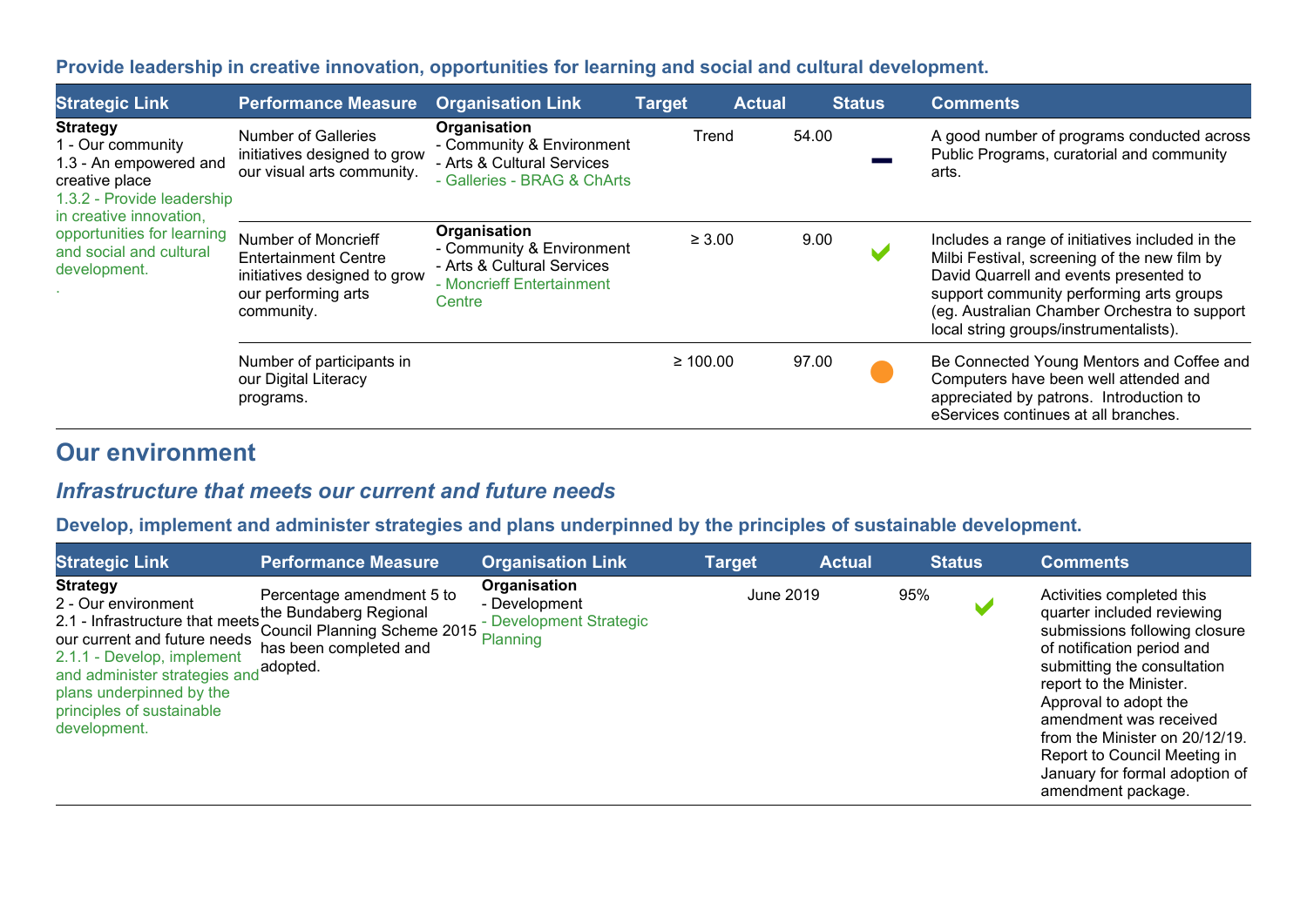| <b>Strategic Link</b> | <b>Performance Measure</b>                                          | <b>Organisation Link</b>                                       | Target       | <b>Actual</b> | <b>Status</b> | <b>Comments</b>                                      |
|-----------------------|---------------------------------------------------------------------|----------------------------------------------------------------|--------------|---------------|---------------|------------------------------------------------------|
|                       | Percentage of complaints<br>formally acknowledged within 5<br>days. | Organisation<br>- Development<br><b>Development Compliance</b> | $= 100.00\%$ | 99.00%        |               | 105 Complaints were<br>acknowledged for the quarter. |

**Plan and implement council's long-term and annual capital works improvement program that reflects community needs and expectations.**

| <b>Strategic Link</b>                                                                                                                                                                                                                                                      | <b>Performance Measure</b>                                                                                    | <b>Organisation Link</b>         | <b>Target</b> | <b>Actual</b> |        | <b>Status</b> | <b>Comments</b>                                                                                                                                                               |
|----------------------------------------------------------------------------------------------------------------------------------------------------------------------------------------------------------------------------------------------------------------------------|---------------------------------------------------------------------------------------------------------------|----------------------------------|---------------|---------------|--------|---------------|-------------------------------------------------------------------------------------------------------------------------------------------------------------------------------|
| <b>Strategy</b><br>2 - Our environment<br>2.1 - Infrastructure that<br>meets our current and future<br>needs<br>2.1.2 - Plan and implement<br>council's long-term and<br>annual capital works<br>improvement program that<br>reflects community needs<br>and expectations. | Delivery of Wastewater Capital<br>Projects Program: Percentage of Infrastructure<br>adopted budget completed. | Organisation<br>- Water Services | $= 95.00\%$   |               | 23.00% |               | 23% of budget has been<br>expended. Program on<br>track with significant<br>expenditure planned for<br>Quarter 3 and Quarter 4 as<br>projects are delivered.                  |
|                                                                                                                                                                                                                                                                            | Delivery of Water Capital<br>Projects Program: Percentage of Infrastructure<br>adopted budget completed.      | Organisation<br>- Water Services | $= 95.00\%$   |               | 21.00% |               | 21% of budget has been<br>expended. Program is on<br>track with significant<br>expenditure planned for<br>Quarter 3 and Quarter 4 as<br>projects enter the delivery<br>phase. |

#### **Manage and maintain council owned buildings, facilities and assets that support and facilitate social connectedness and community life.**

| <b>Strategic Link</b>                                                                                                                    | <b>Performance Measure</b>                                                                     | <b>Organisation Link</b>                                                              | Target |       | <b>Actual</b>  | <b>Status</b> | <b>Comments</b>                                                   |
|------------------------------------------------------------------------------------------------------------------------------------------|------------------------------------------------------------------------------------------------|---------------------------------------------------------------------------------------|--------|-------|----------------|---------------|-------------------------------------------------------------------|
| <b>Strategy</b><br>2 - Our environment<br>2.1 - Infrastructure that meets<br>our current and future needs<br>2.1.4 - Manage and maintain | Number of visitors attending<br>events at the Bundaberg<br><b>Multiplex Convention Centre.</b> | Organisation<br>- Community & Environment<br>- Tourism & Events<br>- Tourism Services |        | Trend | 5275 Attendees |               | These figures are taken<br>from hirers at the time of<br>booking. |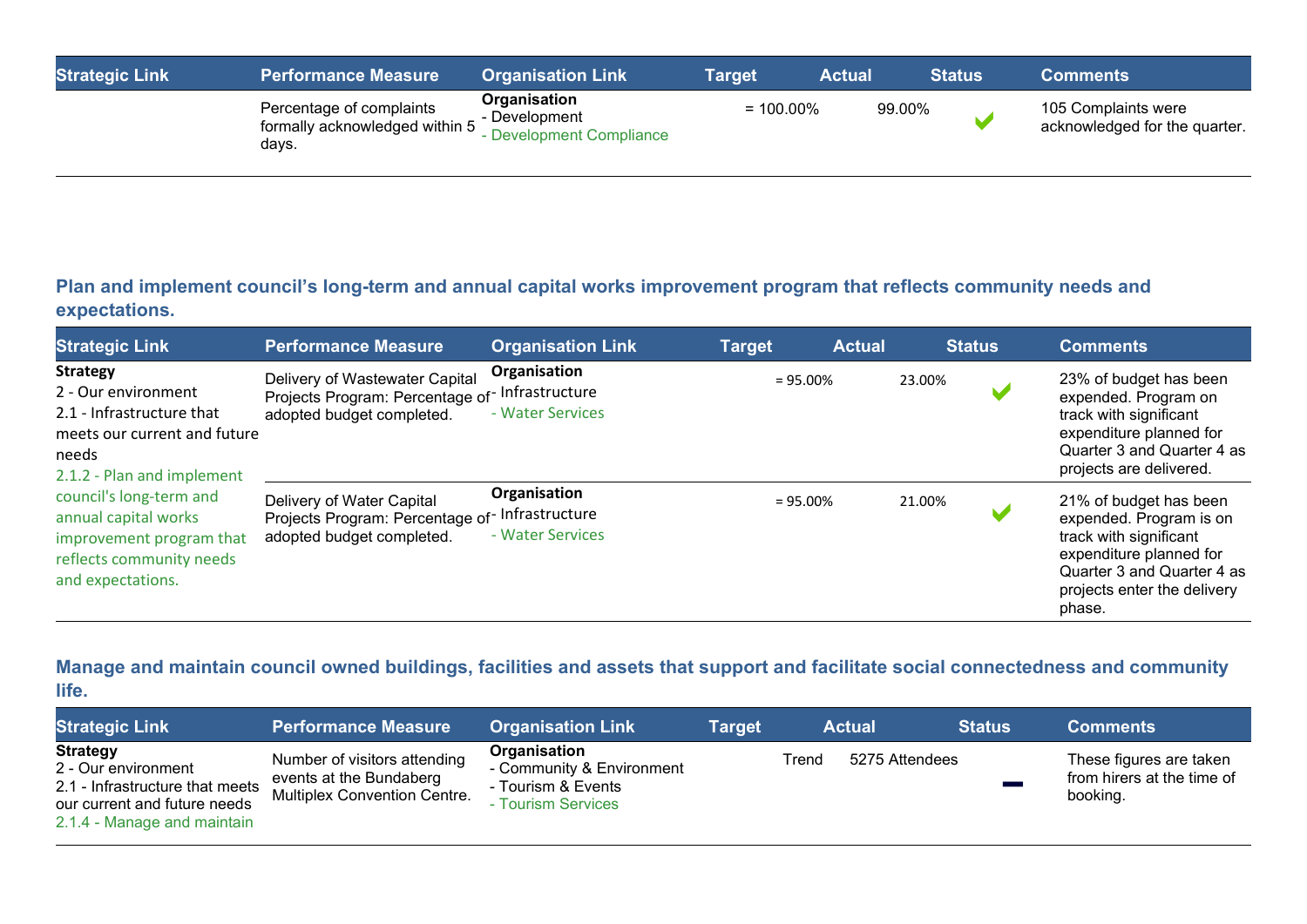| <b>Strategic Link</b>                                                                                                                                                                                                                                                       | <b>Performance Measure</b>                                                                                             | <b>Organisation Link</b>                                                                     | <b>Target</b> | <b>Actual</b> |  | <b>Status</b> | <b>Comments</b>              |  |                                                     |  |                                                                      |
|-----------------------------------------------------------------------------------------------------------------------------------------------------------------------------------------------------------------------------------------------------------------------------|------------------------------------------------------------------------------------------------------------------------|----------------------------------------------------------------------------------------------|---------------|---------------|--|---------------|------------------------------|--|-----------------------------------------------------|--|----------------------------------------------------------------------|
| council owned buildings,<br>facilities and assets that<br>support and facilitate social<br>connectedness and community<br>life.                                                                                                                                             | Number of visitors to iconic<br>facilities (Hinkler Hall of<br>Aviation and Fairymead<br>House).                       | Organisation<br>- Community & Environment<br>- Tourism & Events<br>- Tourism Services        | > 4,000.00    |               |  |               |                              |  | 4,105.00                                            |  | Exceed target.                                                       |
|                                                                                                                                                                                                                                                                             | Percentage usage of halls and<br>community facilities including<br>Coronation Hall, School of Arts<br>and Gin Gin RSL. | Organisation<br>- Community & Environment<br>- Community Services<br>- Facilities Management | Trend         |               |  |               | 39.77%                       |  | Coronation Hall - 33.86%<br>School of Arts - 50.16% |  |                                                                      |
|                                                                                                                                                                                                                                                                             |                                                                                                                        |                                                                                              |               |               |  |               | Gin Gin RSL Hall -<br>35.29% |  |                                                     |  |                                                                      |
| <b>Strategy</b><br>2 - Our environment<br>2.1 - Infrastructure that meets<br>our current and future needs<br>2.1.4 - Manage and maintain<br>council owned buildings,<br>facilities and assets that<br>support and facilitate social<br>connectedness and community<br>life. | Percentage usage of the<br>Recreational Precinct.                                                                      | Organisation<br>- Community & Environment<br>- Community Services<br>- Facilities Management | Trend         |               |  |               |                              |  | 40.36%                                              |  | The percentage of usage<br>is consistent with the<br>current season. |

### *Sustainable and affordable essential services*

**Connect our people, places, businesses and industries by maintaining and improving road transport, pathway and drainage networks.** 

| <b>Strategic Link</b>                                                                                                                                                                                           | <b>Performance Measure</b>                                                                                                       | <b>Organisation Link</b>                                                            | <b>Target</b>  | <b>Actual</b> | <b>Status</b> | <b>Comments</b>                                                                                                                          |
|-----------------------------------------------------------------------------------------------------------------------------------------------------------------------------------------------------------------|----------------------------------------------------------------------------------------------------------------------------------|-------------------------------------------------------------------------------------|----------------|---------------|---------------|------------------------------------------------------------------------------------------------------------------------------------------|
| <b>Strategy</b><br>2 - Our environment<br>2.2 - Sustainable and<br>affordable essential<br>services<br>2.2.1 - Connect our people,<br>places, businesses and<br>industries by maintaining<br>and improving road | Percentage of Roads &<br>Drainage and Footpath<br><b>Customer Requests (CRMs)</b><br>completed within allocated time<br>periods. | Organisation<br>- Infrastructure<br>- Engineering Services<br>- Corridor Management | $\geq 80.00\%$ |               | 67.00%        | There were 986 tasks closed.<br>Of these, 67% (660) met<br>service level requirements,<br>with an average processing<br>time of 18 days. |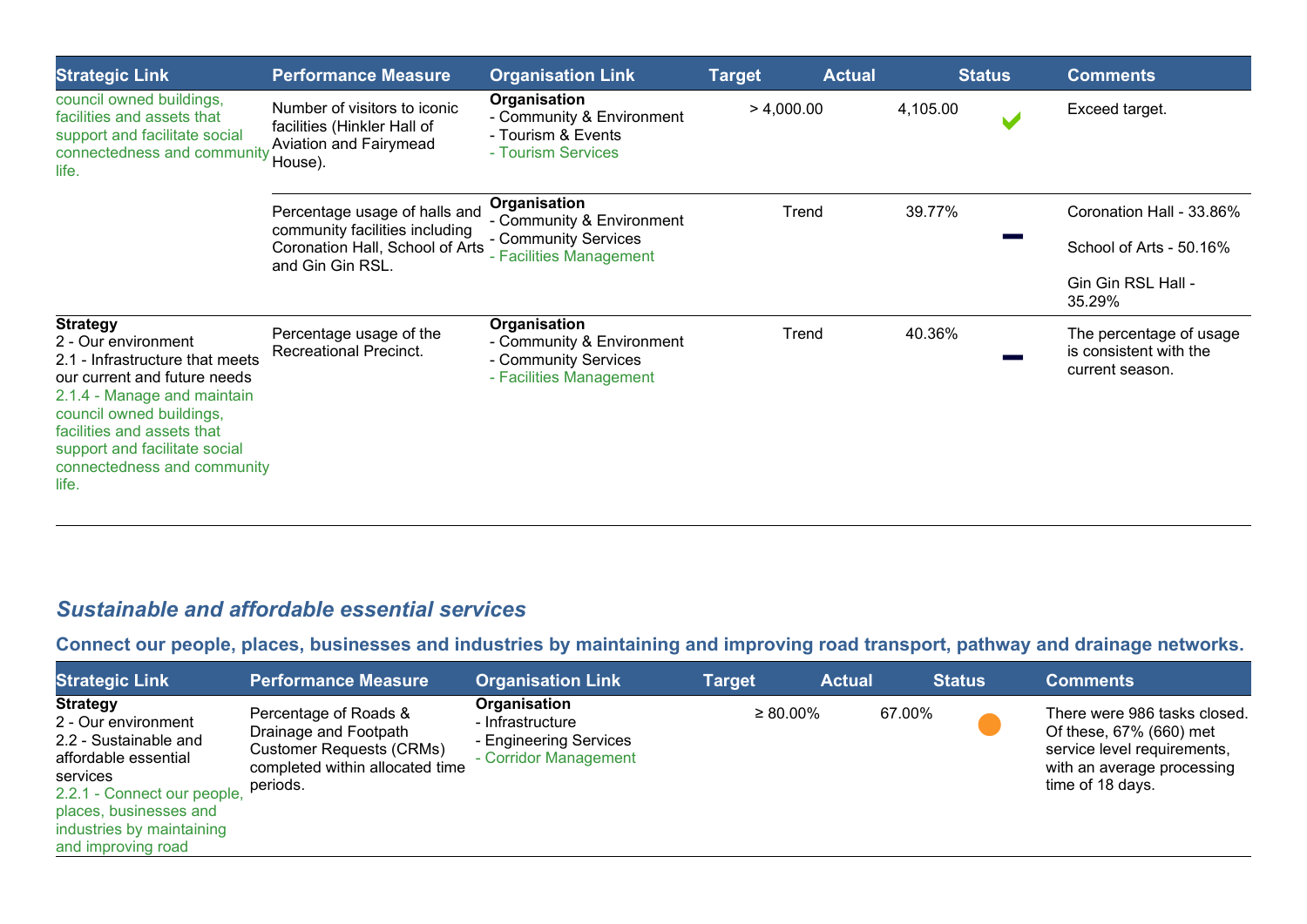| <b>Strategic Link</b> | ● Performance Measure    Organisation Link      Target     Actual     Status |  |  | <b>Comments</b> |
|-----------------------|------------------------------------------------------------------------------|--|--|-----------------|
| trance of pathway and |                                                                              |  |  |                 |

transport, pathway and drainage networks.

#### **Supply potable water and wastewater services that ensure the health of our community in accordance with council's service standards.**

| <b>Strategic Link</b>                                                                                                                                                                                                                                              | <b>Performance Measure</b>                                                                | <b>Organisation Link</b>                             | <b>Target</b>  | <b>Actual</b> |        | <b>Status</b>        | <b>Comments</b>                                                                                                                                                                                |
|--------------------------------------------------------------------------------------------------------------------------------------------------------------------------------------------------------------------------------------------------------------------|-------------------------------------------------------------------------------------------|------------------------------------------------------|----------------|---------------|--------|----------------------|------------------------------------------------------------------------------------------------------------------------------------------------------------------------------------------------|
| <b>Strategy</b><br>2 - Our environment<br>2.2 - Sustainable and<br>affordable essential<br>services<br>2.2.2 - Supply potable<br>water and wastewater<br>services that ensure the<br>health of our community in<br>accordance with council's<br>service standards. | Wastewater odour complaints<br>per 1,000 connections.                                     | Organisation<br>- Infrastructure<br>- Water Services | < 5.00         |               | 0.61   |                      | 16 odour complaints were received for<br>the quarter from a total of 26,394<br>sewage connections.                                                                                             |
|                                                                                                                                                                                                                                                                    | Wastewater reliability:<br>Percentage of customers who<br>do not experience interruption. | Organisation<br>- Infrastructure<br>- Water Services | $\geq 95.00\%$ |               | 99.96% | $\blacktriangledown$ | 11 sewerage connections experienced<br>a service interruption from a total of<br>26,394 sewerage connections.                                                                                  |
|                                                                                                                                                                                                                                                                    | Wastewater reliability: Sewer<br>main breaks and chokes per<br>100km of mains.            | Organisation<br>- Infrastructure<br>- Water Services | $\leq 40.00$   |               | 5.39   |                      | 38 sewer main breaks and chokes<br>occurred across the region during this<br>quarter. The total length of sewer<br>main is 705.33 km.                                                          |
|                                                                                                                                                                                                                                                                    | Wastewater: Number of<br>reportable incidents.                                            | Organisation<br>- Infrastructure<br>- Water Services | $\leq 5.00$    |               | 4.00   |                      | A total of four reportable incidents<br>were recorded for the quarter.                                                                                                                         |
|                                                                                                                                                                                                                                                                    | Water supply quality: Water<br>quality complaints per 1,000<br>connections.               | Organisation<br>- Infrastructure<br>- Water Services | $\leq 10.00$   |               | 0.49   |                      | 16 water quality complaints for the<br>quarter from a total of 32,782 water<br>connections. Complaints relate to<br>taste, odour and discolouration from all<br>Council's water service areas. |
|                                                                                                                                                                                                                                                                    | Water supply quality: Water<br>quality incidents per 1,000<br>connections.                | Organisation<br>- Infrastructure<br>- Water Services | $\leq 5.00$    |               | 0.06   |                      | No reportable Incidents within this<br>quarter.                                                                                                                                                |
|                                                                                                                                                                                                                                                                    | Water supply reliability:<br>Percentage of customers who                                  | Organisation<br>- Infrastructure<br>- Water Services | $\geq 95.00\%$ |               | 96.22% |                      | There were 1,238 water connections<br>that experienced a planned/unplanned                                                                                                                     |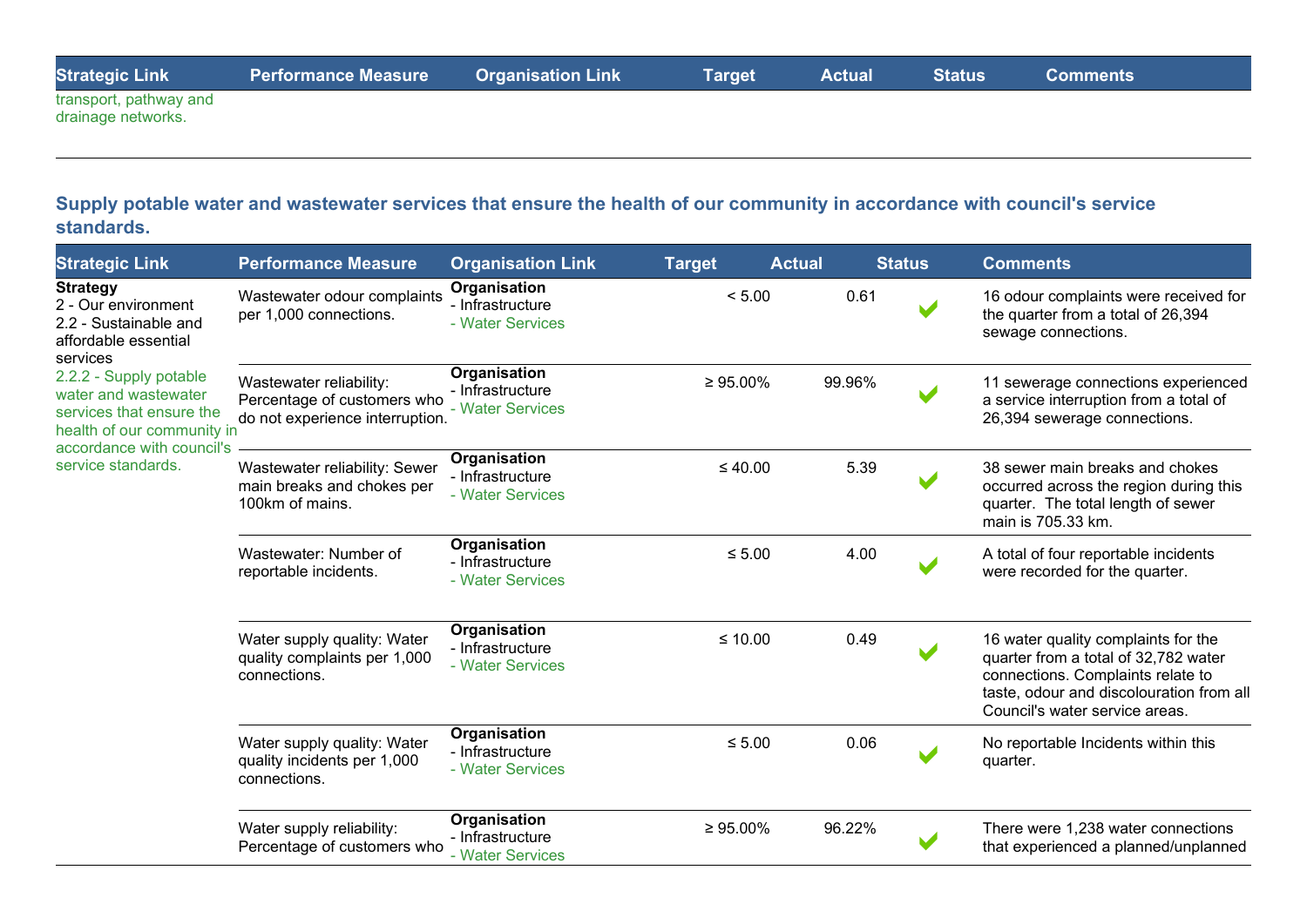| <b>Strategic Link</b> | <b>Performance Measure</b>                                                                                                     | <b>Organisation Link</b>                             | <b>Target</b> | <b>Actual</b> | <b>Status</b> | <b>Comments</b>                                                                                                                               |
|-----------------------|--------------------------------------------------------------------------------------------------------------------------------|------------------------------------------------------|---------------|---------------|---------------|-----------------------------------------------------------------------------------------------------------------------------------------------|
|                       | do not experience a planned<br>interruption.                                                                                   |                                                      |               |               |               | service interruption from a total of<br>32,782 water connections.                                                                             |
|                       | Water supply usage: Raw<br>water usage vs allocation.<br>Water usage as a percentage<br>of allocation for Bundaberg<br>Region. | Organisation<br>- Infrastructure<br>- Water Services | ≤ 80.00%      |               | 89.50%        | Water usage has been higher during<br>this quarter due to extremely low<br>rainfall and this is expected to continue<br>for the next quarter. |

### **Provide effective and efficient fleet and trade services for operations and projects across council.**

| <b>Strategic Link</b>                                                                                                                                                                                                     | <b>Performance Measure</b>                                                    | <b>Organisation Link</b>                                     | <b>Target</b>  | <b>Actual</b> | <b>Status</b> |  | <b>Comments</b>                                                                                                                             |
|---------------------------------------------------------------------------------------------------------------------------------------------------------------------------------------------------------------------------|-------------------------------------------------------------------------------|--------------------------------------------------------------|----------------|---------------|---------------|--|---------------------------------------------------------------------------------------------------------------------------------------------|
| <b>Strategy</b><br>2 - Our environment<br>2.2 - Sustainable and<br>affordable essential services<br>2.2.4 - Provide effective and<br>efficient fleet and trade<br>services for operations and<br>projects across council. | Asset Maintenance: Percentage<br>of work tickets completed when<br>scheduled. | Organisation<br>- Infrastructure<br>- Fleet & Trade Services | $\geq 95.00\%$ |               | 83.70%        |  | Total High and Med/High<br>priority tasks that were<br>scheduled was 276 with<br>83.70% completed.<br>Investigating improvement<br>process. |
|                                                                                                                                                                                                                           | Percentage of internal client<br>survey results satisfactory or<br>above.     | Organisation<br>- Infrastructure<br>- Fleet & Trade Services | $> 75.00\%$    |               | 100.00%       |  | Percentage of internal client<br>survey results satisfactory<br>or above = $100\%$                                                          |
|                                                                                                                                                                                                                           | Percentage of overall plant,<br>vehicle and equipment<br>availability.        | Organisation<br>- Infrastructure<br>- Fleet & Trade Services | $\geq 95.00\%$ |               | 97.98%        |  | Percentage of overall plant,<br>vehicle & equipment<br>availability = $97.98\%$ .                                                           |

### *Sustainable built and natural environments*

### **Manage, maintain, rehabilitate and protect our natural resources and regional ecosystems.**

| <b>Strategic Link</b>                                                                                                                                      | <b>Performance Measure</b>                                          | <b>Organisation Link</b>                                                                                      | <b>Target</b> | <b>Actual</b> | <b>Status</b> | <b>Comments</b>                                                                                                   |
|------------------------------------------------------------------------------------------------------------------------------------------------------------|---------------------------------------------------------------------|---------------------------------------------------------------------------------------------------------------|---------------|---------------|---------------|-------------------------------------------------------------------------------------------------------------------|
| <b>Strategy</b><br>2 - Our environment<br>2.3 - Sustainable built and<br>natural environments<br>2.3.1 - Manage, maintain,<br>rehabilitate and protect our | <b>Biosecurity Surveillance:</b><br>Number of properties inspected. | Organisation<br>- Community & Environment<br>- Parks, Sports & Natural Areas<br>- Natural Resource Management | $\geq 325.00$ | 525.00        |               | <b>Land Protection Officers</b><br>conducted 525 property<br>inspections for declared<br>weeds in rural areas and |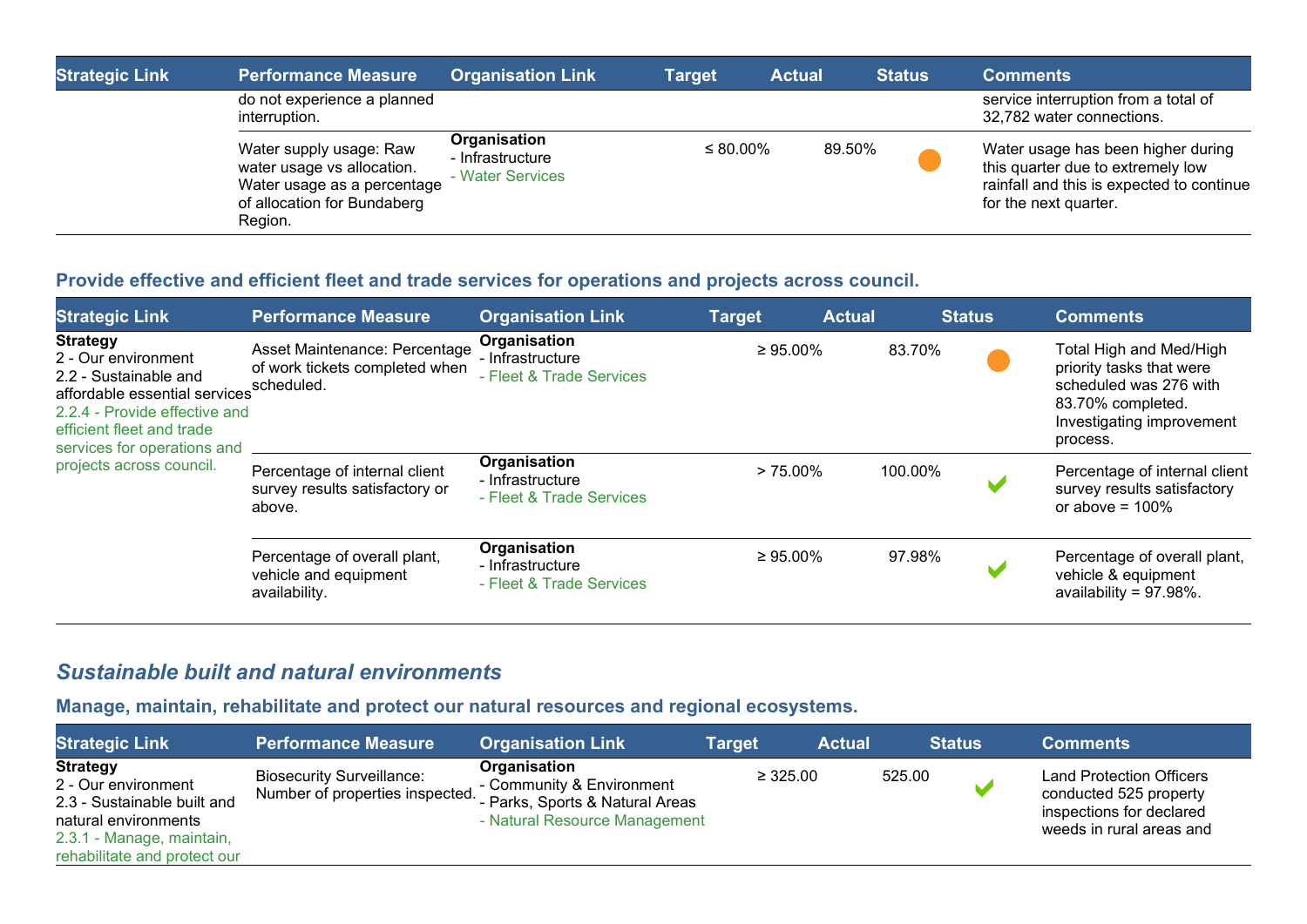| <b>Strategic Link</b>                         | <b>Performance Measure</b> | ∣ Organisation Link <sup>∣</sup> | <b>Target</b> | Actual | <b>Status</b> | Comments                                  |
|-----------------------------------------------|----------------------------|----------------------------------|---------------|--------|---------------|-------------------------------------------|
| natural resources and<br>regional ecosystems. |                            |                                  |               |        |               | environmental weeds in the<br>urban area. |

**Educate and engage with the community to encourage greater involvement in the protection of the natural environment and the development of land use policy.**

| <b>Strategic Link</b>                                                                                                | <b>Performance Measure</b>                                                                       | <b>Organisation Link</b>                                                                                            | <b>Target</b> | <b>Actual</b> |       | <b>Status</b> | <b>Comments</b>                                                                                                                                                   |
|----------------------------------------------------------------------------------------------------------------------|--------------------------------------------------------------------------------------------------|---------------------------------------------------------------------------------------------------------------------|---------------|---------------|-------|---------------|-------------------------------------------------------------------------------------------------------------------------------------------------------------------|
| <b>Strategy</b><br>2 - Our environment<br>2.3 - Sustainable built and<br>natural environments<br>2.3.2 - Educate and | Number of community<br>environmental protection and<br>management activities<br>participated in. | Organisation<br>- Community & Environment<br>- Parks, Sports & Natural<br>Areas<br>- Natural Resource<br>Management |               | $\geq 10.00$  | 11.00 |               | - Land Protection Officer (LPO) undertook<br>invasive species response training at<br>Monto.<br>- LPO's participated in regional heavy                            |
| engage with the<br>community to encourage<br>greater involvement in the<br>protection of the natural                 |                                                                                                  |                                                                                                                     |               |               |       |               | vehicle awareness project in conjunction<br>with nearby Councils.                                                                                                 |
| environment and the<br>development of land use<br>policy.                                                            |                                                                                                  |                                                                                                                     |               |               |       |               | - Senior LPO's attended Wide Bay<br><b>Burnett Regional Organisation of Councils</b><br>(WBBROC) Invasive Species Advisory<br>Council meeting in Gympie.          |
|                                                                                                                      |                                                                                                  |                                                                                                                     |               |               |       |               | - Biosecurity Working Group established<br>to engage better with regional service<br>providers/landholders & state agencies to<br>better manage invasive species. |
|                                                                                                                      |                                                                                                  |                                                                                                                     |               |               |       |               | - Senior LPO attended State Oversight<br>committee meeting to discuss<br>management of research priorities under<br>the state Land Protection fund.               |
|                                                                                                                      |                                                                                                  |                                                                                                                     |               |               |       |               | - Senior LPO attended the SEQ Pest<br>Advisory Forum.                                                                                                             |
|                                                                                                                      |                                                                                                  |                                                                                                                     |               |               |       |               | - Meeting facilitated to discuss fox control<br>program to reduce predation of salt water<br>turtles.                                                             |
|                                                                                                                      |                                                                                                  |                                                                                                                     |               |               |       |               | - Natural Areas Rangers constructed<br>marine turtle nesting cages for the                                                                                        |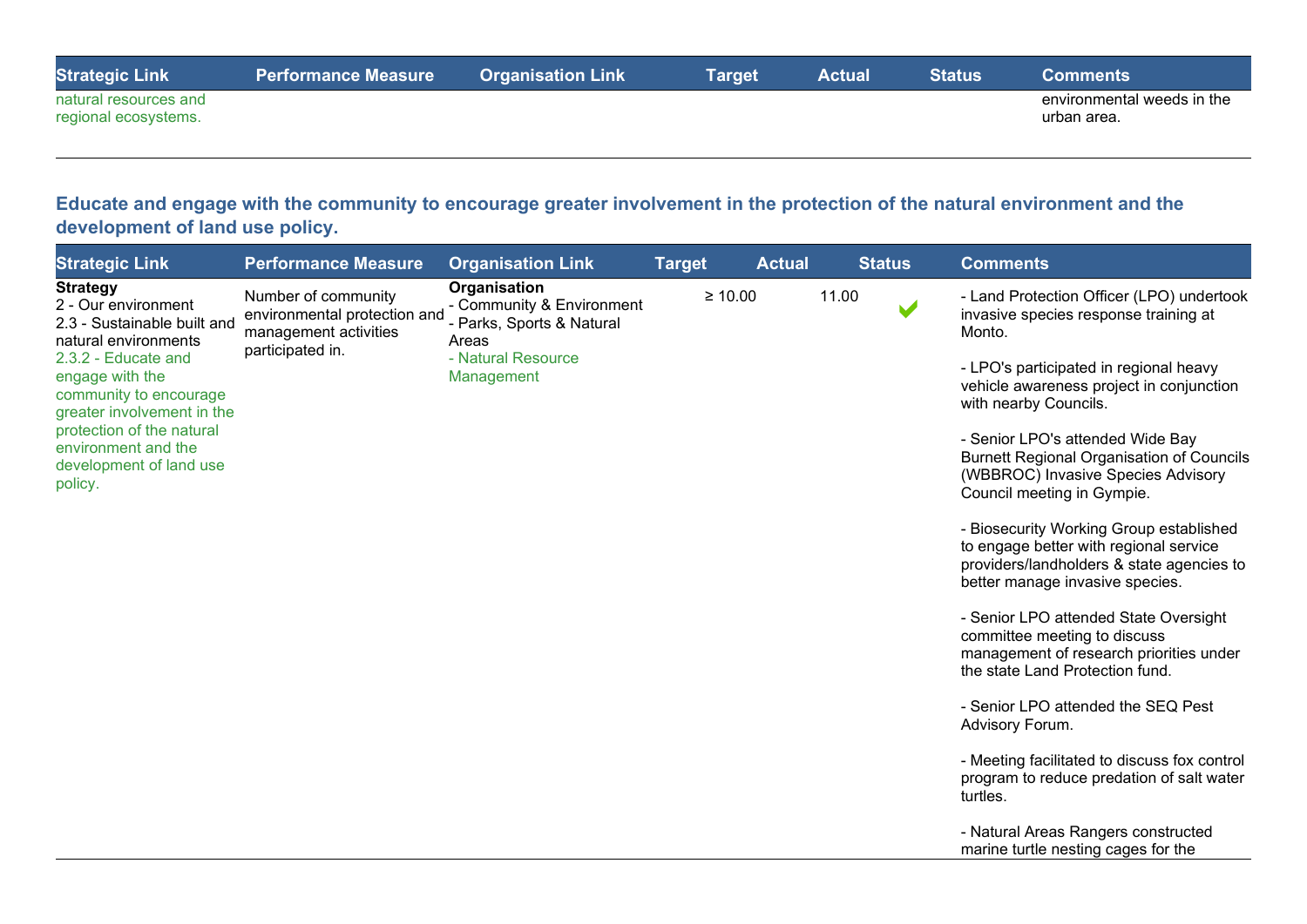| <b>Strategic Link</b> | <b>Performance Measure</b>                                                     | <b>Organisation Link</b>                                                                                            | <b>Target</b> | <b>Actual</b> |       | <b>Status</b> | <b>Comments</b>                                                                                                                                                                                                                                                                                                                                                        |
|-----------------------|--------------------------------------------------------------------------------|---------------------------------------------------------------------------------------------------------------------|---------------|---------------|-------|---------------|------------------------------------------------------------------------------------------------------------------------------------------------------------------------------------------------------------------------------------------------------------------------------------------------------------------------------------------------------------------------|
|                       |                                                                                |                                                                                                                     |               |               |       |               | Department of Environment & Science<br>and installed one cage at Elliott Heads<br>beach.                                                                                                                                                                                                                                                                               |
|                       |                                                                                |                                                                                                                     |               |               |       |               | - Natural Resource Management<br>Operational Supervisor attended a<br>rubbish source reduction workshop<br>facilitated by Tangaroa Blue Foundation.                                                                                                                                                                                                                    |
|                       |                                                                                |                                                                                                                     |               |               |       |               | - Natural Areas team project managed a<br>sand dune replenishment project at Oaks<br>Beach on behalf of Sea Turtle Alliance<br>and partnering with Gladstone Port<br>Corporation.                                                                                                                                                                                      |
|                       |                                                                                |                                                                                                                     |               |               |       |               | - Assisted Department of Environment &<br>Science wildlife officers undertake local<br>flying fox roost surveys.                                                                                                                                                                                                                                                       |
|                       | Number of public awareness,<br>education programs and<br>activities delivered. | Organisation<br>- Community & Environment<br>- Parks, Sports & Natural<br>Areas<br>- Natural Resource<br>Management |               | $\geq 8.00$   | 11.00 |               | 9 School and community group<br>educational visits/activities were facilitated<br>by staff at the Alexandra Park Zoo with a<br>total of 498 people attending. Land<br>Protection Officers delivered a pest<br>awareness display at Apple Tree Creek<br>Markets and hosted the biosecurity<br>working group members for educational<br>talk on aquatic weed management. |

**Review and consistently enforce local laws, the planning scheme, and other associated environment and public health legislation to ensure they meet community standards.**

| <b>Strategic Link</b>                                                                                                                                                           | <b>Performance Measure</b>                                                                                                                 | <b>Organisation Link</b>                  | <b>Target</b>  | <b>Actual</b> | <b>Status</b> | <b>Comments</b>                                                                                                                                |
|---------------------------------------------------------------------------------------------------------------------------------------------------------------------------------|--------------------------------------------------------------------------------------------------------------------------------------------|-------------------------------------------|----------------|---------------|---------------|------------------------------------------------------------------------------------------------------------------------------------------------|
| <b>Strategy</b><br>2 - Our environment<br>2.3 - Sustainable built and<br>natural environments<br>2.3.3 - Review and<br>consistently enforce local<br>laws, the planning scheme, | Percentage of annual<br><b>Regulatory Services revenue</b><br>budget collected across all three <sup>-</sup> Regulatory Services<br>areas. | Organisation<br>- Community & Environment | $\geq 90.00\%$ | 73.00%        |               | Actual \$604,593 revenue v<br>\$827,500 proposed. Dog<br>registration 99% after<br>recent proposed revenue<br>downgrade, \$453,366<br>revenue. |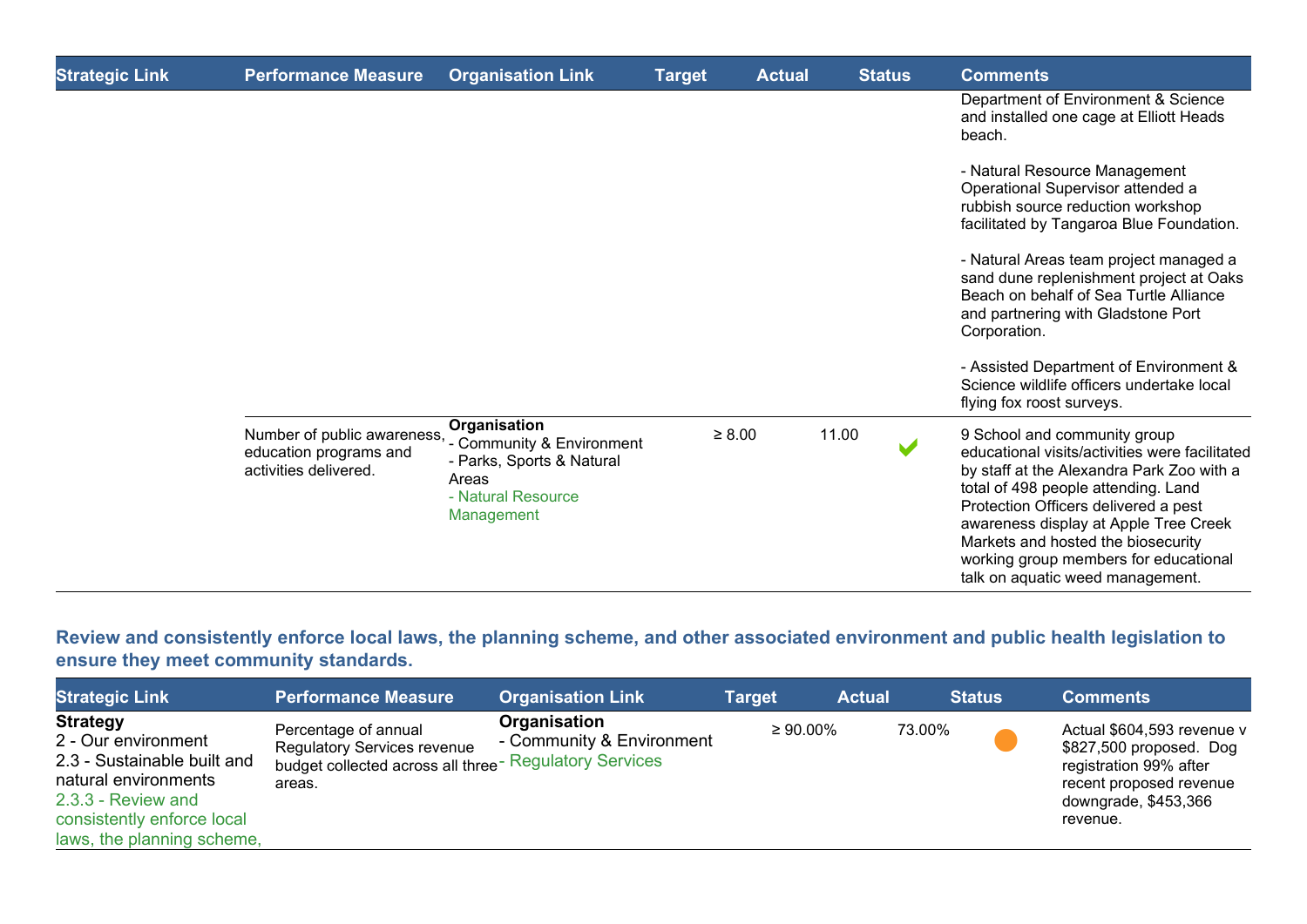| <b>Strategic Link</b>                                                                                               | <b>Performance Measure</b> | <b>Organisation Link</b> | <b>Target</b> | <b>Actual</b> | <b>Status</b> | <b>Comments</b> |  |
|---------------------------------------------------------------------------------------------------------------------|----------------------------|--------------------------|---------------|---------------|---------------|-----------------|--|
| and other associated<br>environment and public<br>health legislation to ensure<br>they meet community<br>standards. |                            |                          |               |               |               |                 |  |

# **Provide environmental health and community services and programs to support regional wellbeing.**

| <b>Strategic Link</b>                                                                                                                                                                                                | <b>Performance Measure</b>                                          | <b>Organisation Link</b>                                                                                            | <b>Target</b> | <b>Actual</b> |                                                                     | <b>Status</b> | <b>Comments</b>                                                                                                                                                                                                                                                                                                  |
|----------------------------------------------------------------------------------------------------------------------------------------------------------------------------------------------------------------------|---------------------------------------------------------------------|---------------------------------------------------------------------------------------------------------------------|---------------|---------------|---------------------------------------------------------------------|---------------|------------------------------------------------------------------------------------------------------------------------------------------------------------------------------------------------------------------------------------------------------------------------------------------------------------------|
| <b>Strategy</b><br>2 - Our environment<br>2.3 - Sustainable built and<br>natural environments<br>2.3.4 - Provide<br>environmental health and<br>community services and<br>programs to support regional<br>wellbeing. | Number of community<br>health/education programs<br>delivered.      | Organisation<br>- Community & Environment<br>- Waste & Health Services<br>- Environmental Health<br><b>Services</b> |               | $\geq 6.00$   | 2.00                                                                |               | - Mosquito monitoring and<br>education program for<br>2019/2020 commenced 1st<br>December.<br>- The Littering & Illegal<br><b>Dumping Community</b><br>Awareness Campaign<br>commenced 1st October.<br>- Council's free online food<br>safety and hygiene course has<br>had 390 users over the last 3<br>months. |
|                                                                                                                                                                                                                      | Number of illegal dumping and<br>littering complaints investigated. | Organisation<br>- Community & Environment<br>- Waste & Health Services<br>- Environmental Health<br><b>Services</b> |               | Trend         | 110 Littering &<br><b>Illegal Dumping</b><br>Complaints<br>Received |               | 110 complaints have been<br>received and investigated over<br>the last quarter. The increase<br>in complaints is due to the<br>publicised Littering & Illegal<br>Dumping Partnership Program<br>and the commencement of the<br>Illegal Dumping Officers.                                                         |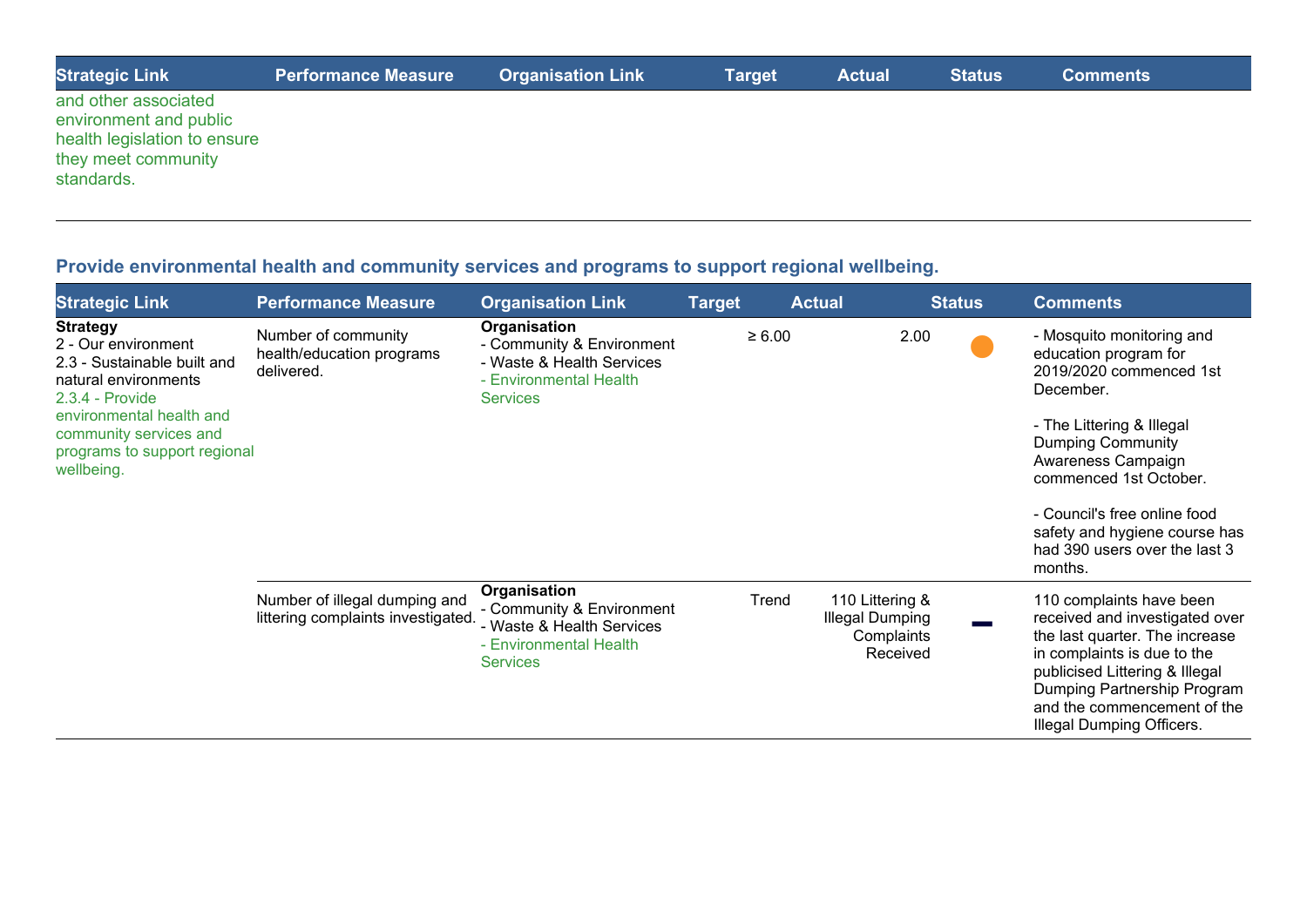# **Our people our business**

# *A sustainable financial position*

**Apply responsible fiscal principles for sustainable financial management.**

| <b>Strategic Link</b>                                                                                                                                                                           | <b>Performance Measure Organisation Link</b>                                                                                 |                                                                                         | <b>Target</b> | <b>Actual</b> | <b>Status</b> | <b>Comments</b>                                                                                                                                                                                                                                                                                                                                                                                                                     |
|-------------------------------------------------------------------------------------------------------------------------------------------------------------------------------------------------|------------------------------------------------------------------------------------------------------------------------------|-----------------------------------------------------------------------------------------|---------------|---------------|---------------|-------------------------------------------------------------------------------------------------------------------------------------------------------------------------------------------------------------------------------------------------------------------------------------------------------------------------------------------------------------------------------------------------------------------------------------|
| <b>Strategy</b><br>3 - Our people our<br>business<br>3.1 - A sustainable<br>financial position<br>3.1.2 - Apply<br>responsible fiscal<br>principles for<br>sustainable financial<br>management. | Meeting legislative and<br>operational standards for<br>cash flow, investments,<br>financial audits and<br>accounts payable. | Organisation<br>- Organisational Services<br>- Financial Services                       |               | Yes           | Yes           | No issues or failure to meet<br>legislative and operational<br>requirements identified. A Fraud<br>and Corruption Audit of<br>Accounts Payable has been<br>undertaken by Internal Auditors.<br>No fraud or corruption was<br>identified. The audit provided 24<br>recommendations, currently 12<br>complete, 7 nearing finalisation,<br>5 recommendations dependent<br>on Council's future direction<br>and use of Corporate Cards. |
|                                                                                                                                                                                                 | Minimum return on<br>investments is 1.3 times<br>the bank bill swap rate.                                                    | Organisation<br>- Organisational Services<br>- Financial Services                       |               | $\geq 1.30$   | 2.00          | Actual exceeds target.                                                                                                                                                                                                                                                                                                                                                                                                              |
|                                                                                                                                                                                                 | Number of payments<br>outside of terms.                                                                                      | Organisation<br>- Organisational Services<br>- Financial Services<br>- Accounts Payable |               | $≤ 90.00$     | 92.00         | Payments outside of terms was<br>increased this month due to<br>high volumes over the<br>Christmas period and staffing<br>changes. A return to target is<br>anticipated in the next quarter.                                                                                                                                                                                                                                        |
|                                                                                                                                                                                                 | Receive an unqualified<br>audit opinion for the<br><b>Annual Financial</b><br>Statements.                                    | Organisation<br>- Organisational Services<br>- Financial Services                       |               | Yes           | Yes           | At Quarter 2 of 2019/2020 FY<br>the audit of the Bundaberg<br><b>Regional Council Financial</b><br>Statements for 2018/2019 FY<br>has been complete and<br>included in the adopted Annual<br>Report. No significant audit<br>issues were identified as a<br>result of this year's audit                                                                                                                                             |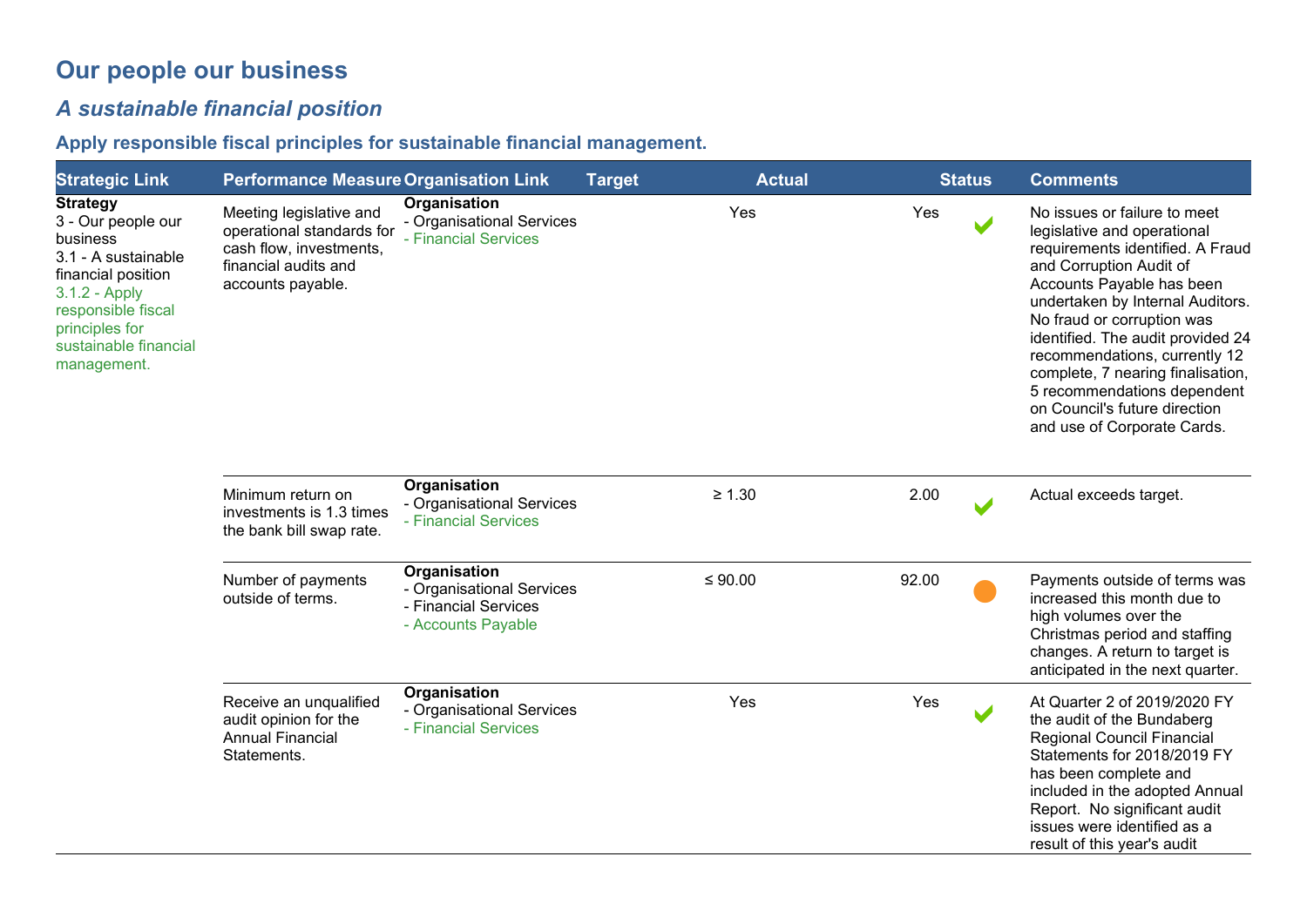| <b>Strategic Link</b> | <b>Performance Measure Organisation Link</b>                                                                                                                                                                                                |                                                   | <b>Target</b>          | <b>Actual</b>    | <b>Status</b> | <b>Comments</b>                                                                                                                                            |
|-----------------------|---------------------------------------------------------------------------------------------------------------------------------------------------------------------------------------------------------------------------------------------|---------------------------------------------------|------------------------|------------------|---------------|------------------------------------------------------------------------------------------------------------------------------------------------------------|
|                       |                                                                                                                                                                                                                                             |                                                   |                        |                  |               | process. Work has<br>commenced in consultation with<br>external auditors to begin<br>planning for the 2019/2020<br>audit.                                  |
|                       | Organisation<br>Sufficient capital is<br>available to meet forecast<br>operational needs and<br>maintained over the long-<br>term financial forecast.<br>Level of funds available<br>greater than Council's<br>minimum cash<br>requirement. | - Organisational Services<br>- Financial Services | $\geq$ \$40,000,000.00 | \$148,400,000.00 |               | Council holds sufficient cash to<br>fund major projects scheduled<br>for the 2019/20 financial year<br>and beyond. No liquidity issues<br>are foreseeable. |

### **Review, monitor and evaluate asset management.**

| <b>Strategic Link</b>                                                                                                                                    | <b>Performance Measure</b>                      | <b>Organisation Link</b>                                                         | <b>Target</b> | <b>Actual</b> | <b>Status</b> | <b>Comments</b>                                                                                                                                                                                                                                         |
|----------------------------------------------------------------------------------------------------------------------------------------------------------|-------------------------------------------------|----------------------------------------------------------------------------------|---------------|---------------|---------------|---------------------------------------------------------------------------------------------------------------------------------------------------------------------------------------------------------------------------------------------------------|
| <b>Strategy</b><br>3 - Our people our business<br>3.1 - A sustainable financial<br>position<br>3.1.3 - Review, monitor and<br>evaluate asset management. | Reconciliation of assets and<br>infrastructure. | Organisation<br>- Infrastructure<br>- Engineering Services<br>- Asset Management | $= 25.00\%$   |               | 30.00%        | Internal Capex and all<br>Donated assets received to<br>end of October 2019 have<br>been processed. Currently<br>processing data received to<br>end of November 2019.<br>Remaining processing<br>periods are end of<br>February, April and May<br>2020. |

### **Develop strong governance and funding networks with local, state and national stakeholders.**

| <b>Strategic Link</b>                                                                                                    | <b>Performance Measure</b>                                                                                              | <b>Organisation Link</b>               | Target | <b>Actual</b>                               | <b>Status</b> | <b>Comments</b>                                                                                                                              |
|--------------------------------------------------------------------------------------------------------------------------|-------------------------------------------------------------------------------------------------------------------------|----------------------------------------|--------|---------------------------------------------|---------------|----------------------------------------------------------------------------------------------------------------------------------------------|
| <b>Strategy</b><br>3 - Our people our<br>business<br>3.1 - A sustainable<br>financial position<br>3.1.4 - Develop strong | Actively seek and apply for<br>funding opportunities from the Economic Development<br>State and Federal<br>Governments. | Organisation<br>- Strategic Projects & |        | 4 grant applications<br>Trend<br>submitted. |               | 3 x Building Better<br>Regions Fund<br>applications submitted<br>(Kalkie Water Treatment<br>Plant, Gin Gin heavy<br>vehicle stop and Gin Gin |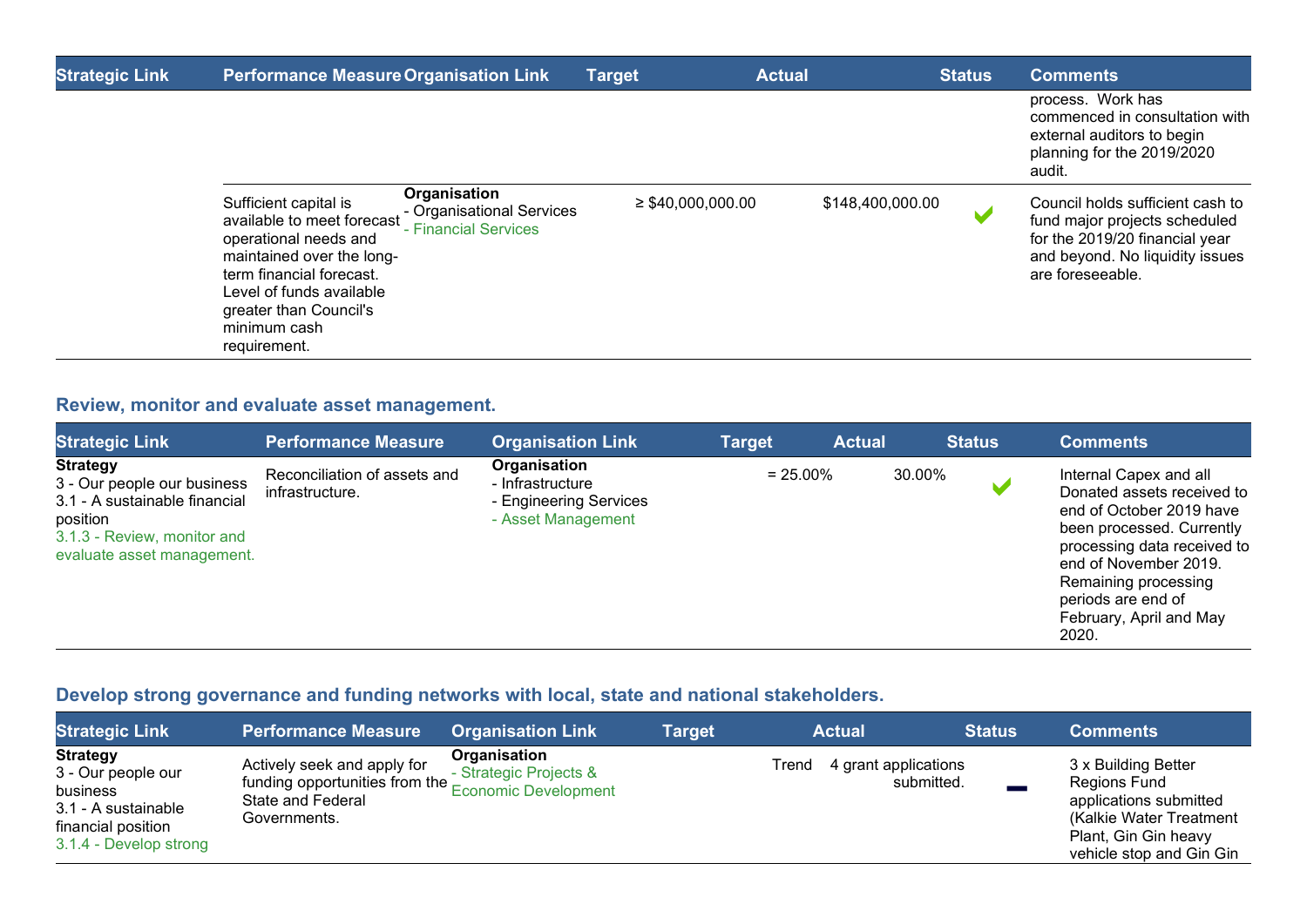| <b>Strategic Link</b>                                                              | <b>Performance Measure</b>                                                                                                                                                                        | <b>Organisation Link</b>                                          | <b>Target</b>                                                                 | <b>Actual</b> | <b>Status</b> | <b>Comments</b>                                                                                                          |
|------------------------------------------------------------------------------------|---------------------------------------------------------------------------------------------------------------------------------------------------------------------------------------------------|-------------------------------------------------------------------|-------------------------------------------------------------------------------|---------------|---------------|--------------------------------------------------------------------------------------------------------------------------|
| governance and funding<br>networks with local, state<br>and national stakeholders. |                                                                                                                                                                                                   |                                                                   |                                                                               |               |               | <b>Wastewater Treatment</b><br>Plant upgrade.                                                                            |
|                                                                                    |                                                                                                                                                                                                   |                                                                   |                                                                               |               |               | 1 x Gin Gin Rail trail<br>funding application<br>submitted.                                                              |
|                                                                                    | Implement a controlled<br>funding application process,<br>ensuring high quality<br>applications and meeting the<br>reporting requirements and<br>project milestones of the<br>funding agreements. | Organisation<br>- Organisational Services<br>- Financial Services | $= 90\%$ of projects<br>delivered in accord<br>with the Funding<br>agreements |               | 100%          | Reporting requirements<br>and project milestones<br>continue to be met or<br>extensions approved by<br>the funding body. |

# *Responsible governance with a customer driven focus*

**Ensure our workforce is adequately trained and supported to competently manage themselves and their work.**

| <b>Strategic Link</b>                                                                                                                                                                                                                                   | <b>Performance Measure</b>                                                           | <b>Organisation Link</b>                                                                                | <b>Target</b>               | <b>Actual</b>       | <b>Status</b>         | <b>Comments</b>                                                                                                                                                                                                         |
|---------------------------------------------------------------------------------------------------------------------------------------------------------------------------------------------------------------------------------------------------------|--------------------------------------------------------------------------------------|---------------------------------------------------------------------------------------------------------|-----------------------------|---------------------|-----------------------|-------------------------------------------------------------------------------------------------------------------------------------------------------------------------------------------------------------------------|
| <b>Strategy</b><br>3 - Our people our<br>business<br>3.2 - Responsible<br>governance with a<br>customer driven focus<br>$3.2.1$ - Ensure our<br>workforce is adequately<br>trained and supported to<br>competently manage<br>themselves and their work. | Average number of days for<br>recruitment process (approval to<br>employment offer). | Organisation<br>- Organisational Services<br>- People, Safety & Culture<br>- HR Business Partners       | Average 30<br>business days | 30 business<br>days | V                     | Favourable to target.                                                                                                                                                                                                   |
|                                                                                                                                                                                                                                                         | Internal investigations are<br>managed in a timely manner.                           | Organisation<br>- Organisational Services<br>- People, Safety & Culture<br>- HR Business Partners       | Average 30<br>business days | 10 Business<br>Days | V                     | All investigations have been<br>managed in a timely manner.<br>No Human Resource<br>investigations have been<br>undertaken in this quarter.<br>Several preliminary<br>assessments and referrals<br>have been completed. |
|                                                                                                                                                                                                                                                         | Percentage of staff satisfied with<br>training and development<br>received.          | Organisation<br>- Organisational Services<br>- People, Safety & Culture<br>- Organisational Development | $>95.00\%$                  | 95.86%              | $\blacktriangleright$ | Favourable to target.                                                                                                                                                                                                   |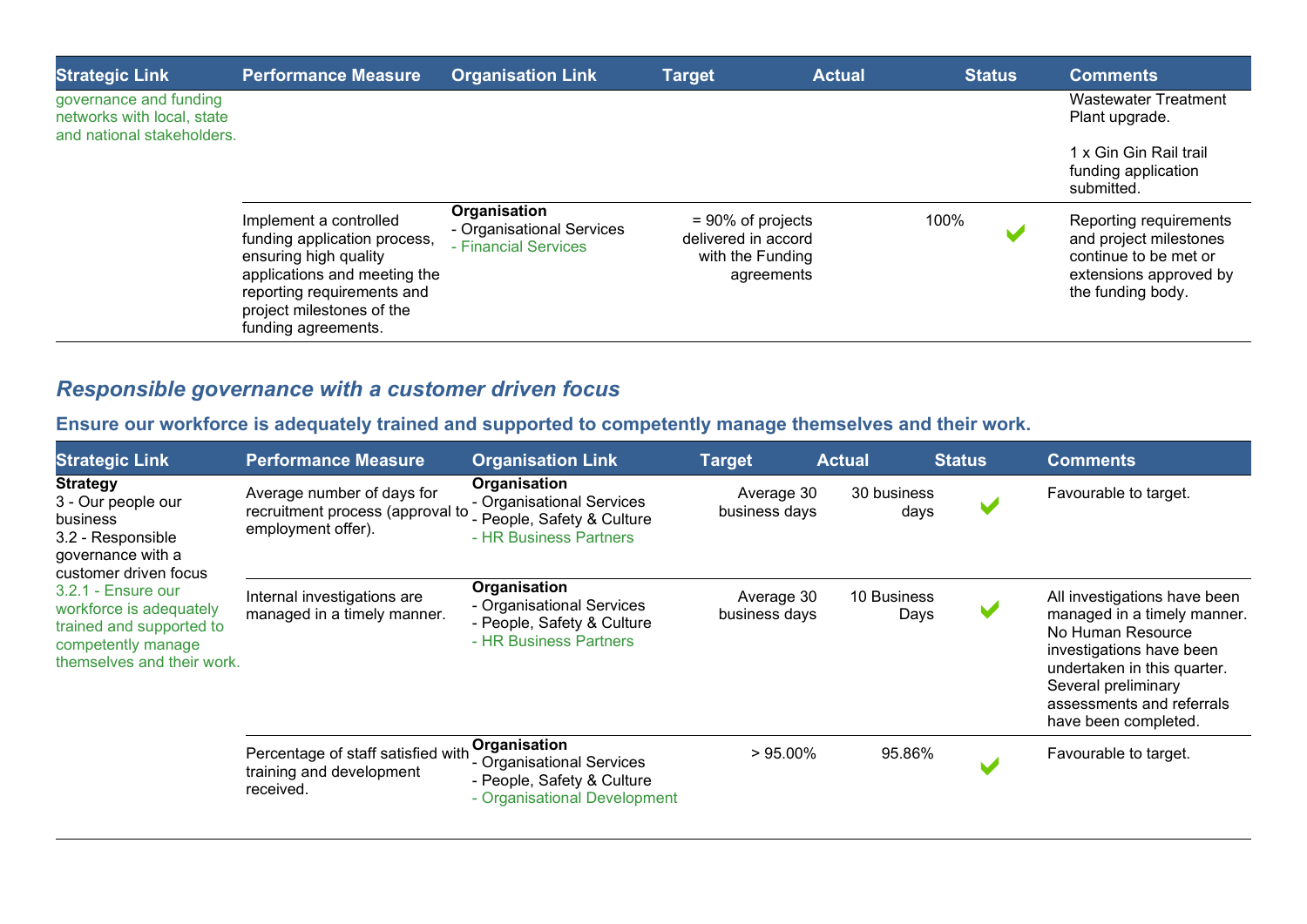| <b>Strategic Link</b> | <b>Performance Measure</b>                                                                                         | <b>Organisation Link</b>                                                   | Target         | <b>Actual</b> | <b>Status</b> | <b>Comments</b>                                                |
|-----------------------|--------------------------------------------------------------------------------------------------------------------|----------------------------------------------------------------------------|----------------|---------------|---------------|----------------------------------------------------------------|
|                       | Percentage of staff trained in<br>Right to Information and<br>Information Privacy legislation<br>during induction. | Organisation<br>- Organisational Services<br>- Governance & Legal Services | $\geq 90.00\%$ |               | 59.00%        | 19 staff are still to complete<br>this training in early 2020. |

#### **Provide friendly and responsive customer service, in keeping with council values and community expectations.**

| <b>Strategic Link</b>                                                                                                                                                                                                                                                        | <b>Performance Measure</b>                                                                         | <b>Organisation Link</b>                                                                | <b>Target</b>  | <b>Actual</b> | <b>Status</b> | <b>Comments</b>                          |
|------------------------------------------------------------------------------------------------------------------------------------------------------------------------------------------------------------------------------------------------------------------------------|----------------------------------------------------------------------------------------------------|-----------------------------------------------------------------------------------------|----------------|---------------|---------------|------------------------------------------|
| <b>Strategy</b><br>3 - Our people our business<br>3.2 - Responsible<br>governance with a customer<br>driven focus<br>3.2.2 - Provide friendly and<br>responsive customer service, Percentage of customer<br>in keeping with council<br>values and community<br>expectations. | Percentage of call centre<br>enquiries answered in<br>accordance with Customer<br>Service Charter. | Organisation<br>- Organisational Services<br>- Financial Services<br>- Customer Service | $\geq 90.00\%$ |               | 94.00%        | Favourable to target.                    |
|                                                                                                                                                                                                                                                                              | requests (CRMs) overdue or<br>outstanding in relation to<br>assigned timeframes.                   | Organisation<br>- Organisational Services<br>- Financial Services<br>- Customer Service | ≤ 15.00%       |               | 9.30%         | Favourable to target.                    |
|                                                                                                                                                                                                                                                                              | Regulatory Services - Number of<br>proactive officer generated<br>CRMs across all three areas.     | Organisation<br>- Community & Environment<br>- Regulatory Services                      | Trend          |               | 170.00        | Four-fold increase from last<br>quarter. |

### **Administer statutory compliant governance operations incorporating insurance; risk management; property management and council policies and procedures.**

| <b>Strategic Link</b>                                                                                                                                     | <b>Performance Measure</b>                                                                                   | <b>Organisation Link</b>                                                   | <b>Target</b> | <b>Actual</b>  |         | <b>Status</b> | <b>Comments</b>                                                 |
|-----------------------------------------------------------------------------------------------------------------------------------------------------------|--------------------------------------------------------------------------------------------------------------|----------------------------------------------------------------------------|---------------|----------------|---------|---------------|-----------------------------------------------------------------|
| <b>Strategy</b><br>3 - Our people our business<br>3.2 - Responsible governance committee.<br>with a customer driven focus<br>3.2.3 - Administer statutory | Corporate and Operational risks<br>reported to Audit and Risk                                                | Organisation<br>- Organisational Services<br>- Governance & Legal Services |               | Yes/No         | Yes.    |               | Report presented on<br>10/10/2019.                              |
| compliant governance<br>operations incorporating<br>insurance; risk management;<br>property management and                                                | Percentage of Administrative<br>Action Complaints received and<br>processed within applicable<br>timeframes. | Organisation<br>- Organisational Services<br>- Governance & Legal Services |               | $\geq 90.00\%$ | 100.00% |               | A total of 5 complaints<br>were received during this<br>period. |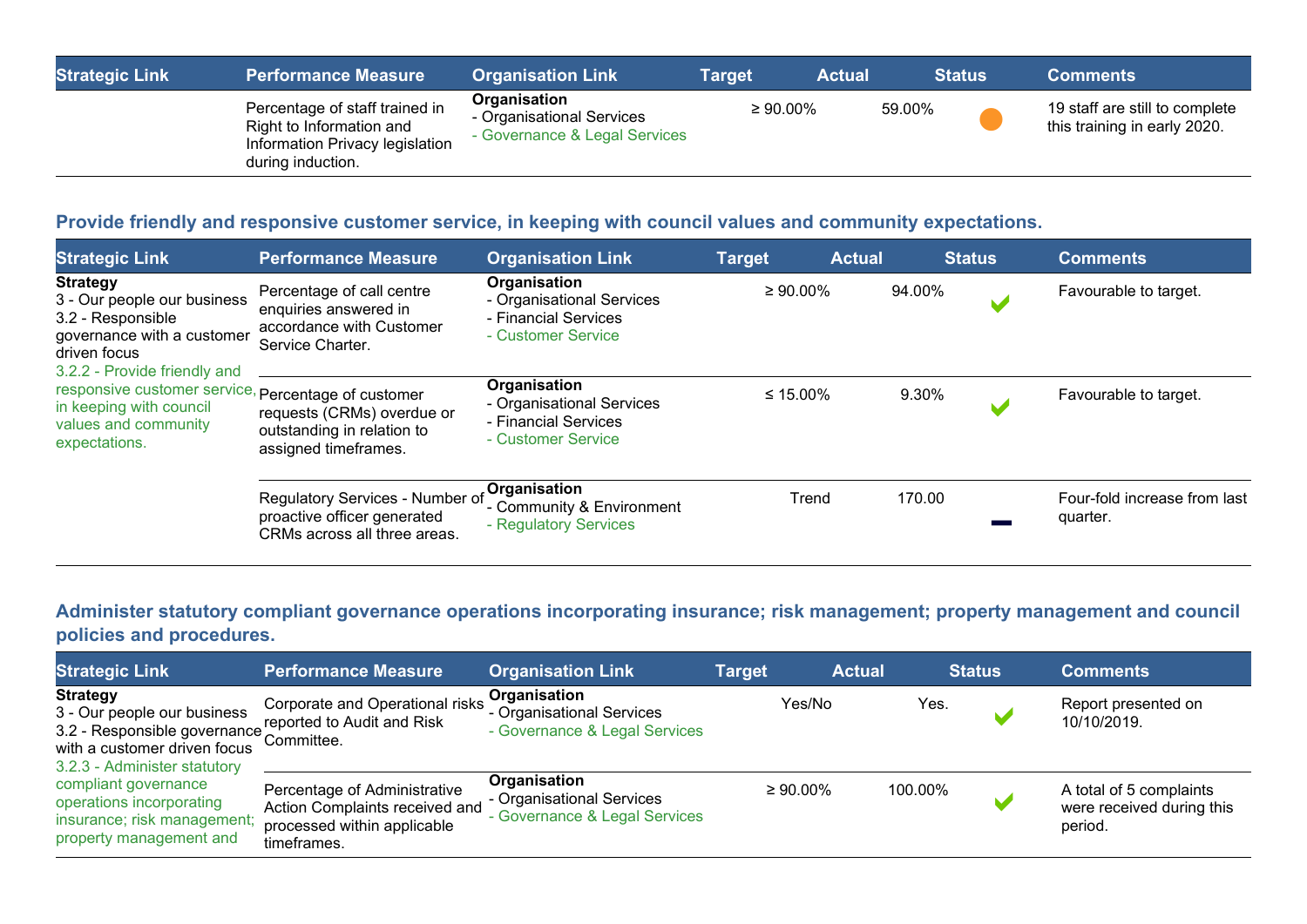| <b>Strategic Link</b>               | <b>Performance Measure</b>                                                                                                     | <b>Organisation Link</b>                                                                                                    | <b>Target</b>  | <b>Actual</b> | <b>Status</b> | <b>Comments</b>                                                                                                                                                                                                        |
|-------------------------------------|--------------------------------------------------------------------------------------------------------------------------------|-----------------------------------------------------------------------------------------------------------------------------|----------------|---------------|---------------|------------------------------------------------------------------------------------------------------------------------------------------------------------------------------------------------------------------------|
| council policies and<br>procedures. | Percentage of appropriate and<br>current contractual<br>arrangements in place for<br>council owned and/or managed<br>property. | Organisation<br>- Organisational Services<br>- Governance & Legal Services                                                  | $\geq 80.00\%$ | 90.38%        |               | Favourable to target.                                                                                                                                                                                                  |
|                                     | Percentage of insurance claims<br>processed submitted within<br>timeframes.                                                    | Organisation<br>- Organisational Services<br>- Governance & Legal Services                                                  | $\geq 95.00\%$ | 100.00%       |               | 20 Insurance claims were<br>processed within time<br>frames (general insurance<br>and public liability claims).                                                                                                        |
|                                     | Percentage of Right to<br>Information and Information<br>Privacy applications processed<br>within legislative timeframes.      | Organisation<br>- Organisational Services<br>- Governance & Legal Services                                                  | $= 100.00\%$   | 100.00%       |               | 5 Right to Information<br>applications and 1<br><b>Information Privacy</b><br>application was received<br>for this quarter:<br>- 1 application was not<br>valid;<br>- 2 applications are<br>currently being processed. |
|                                     | Percentage of up-to-date<br>documents published in IMS.                                                                        | Organisation<br>- Organisational Services<br>- Integrated Management<br>Systems<br>- Integrated Management<br>Systems (IMS) | $\geq 90.00\%$ | 88.00%        |               | All documents published in<br>the IMS remain current<br>until they are superseded<br>by a new version. Currently<br>12% of IMS documents<br>have gone past their<br>proposed review date and<br>await staff attention. |

**Exercise whole-of-council adherence to, and compliance with, council's policies and procedures, in keeping with our corporate values and community's expectations.**

| <b>Strategic Link</b>                                                                                             | <b>Performance Measure</b>              | Organisation Link                                             | <b>Target</b> | <b>Actual</b> |      | <b>Status</b> | <b>Comments</b>                                                                                                                      |
|-------------------------------------------------------------------------------------------------------------------|-----------------------------------------|---------------------------------------------------------------|---------------|---------------|------|---------------|--------------------------------------------------------------------------------------------------------------------------------------|
| <b>Strategy</b><br>3 - Our people our business<br>3.2 - Responsible<br>governance with a customer<br>driven focus | Number of Internal Audits<br>completed. | Organisation<br>- Organisational Services<br>- Internal Audit |               | $\geq 2.00$   | 1.00 |               | BDO have completed one<br>audit within this quarter and<br>are on track to complete all<br>planned audits in this<br>financial year. |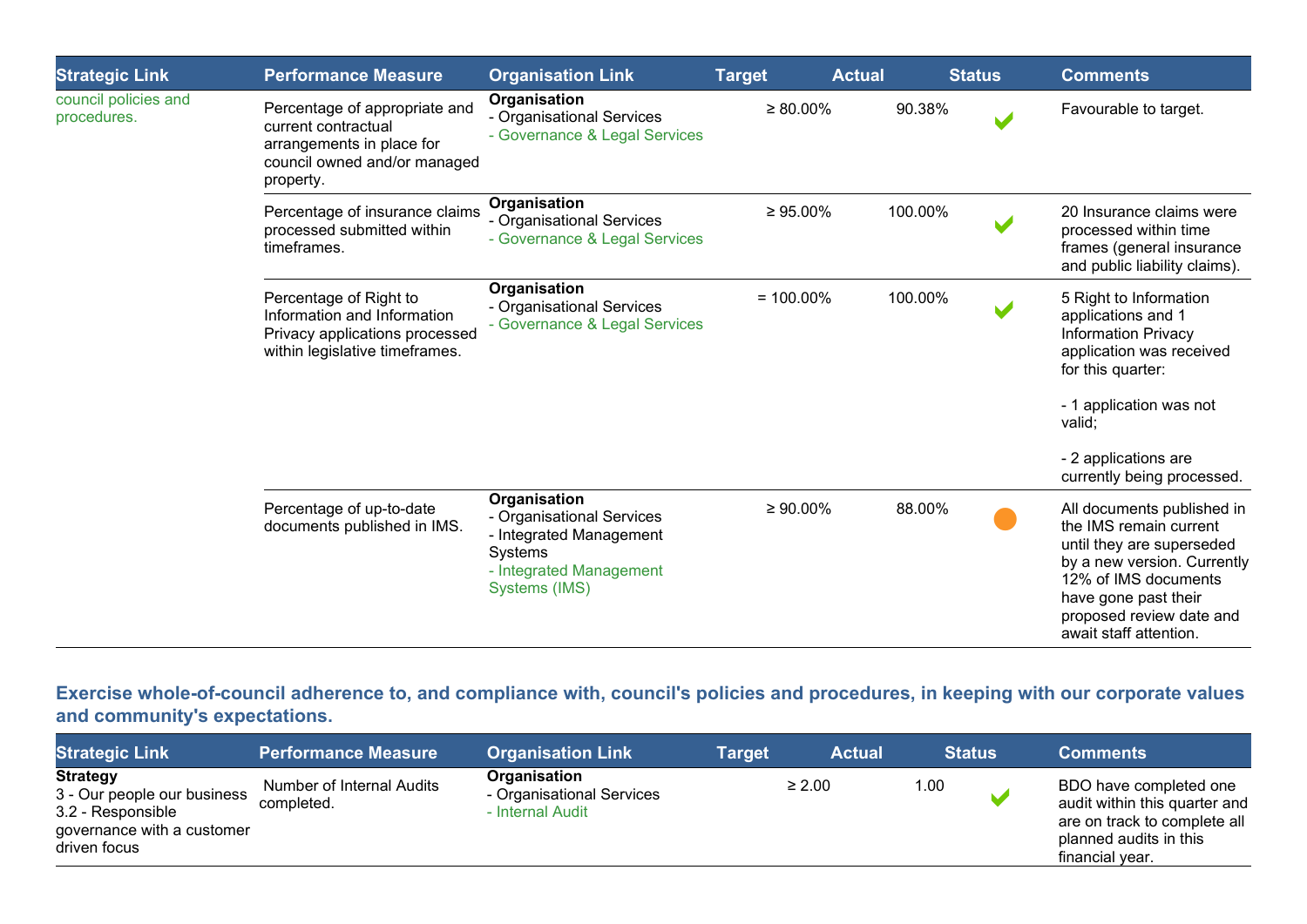| <b>Strategic Link</b>                                                                                                              | <b>Performance Measure</b>                                                                           | <b>Organisation Link</b>                                                                                                           | <b>Target</b> | <b>Actual</b> | <b>Status</b> | <b>Comments</b>       |
|------------------------------------------------------------------------------------------------------------------------------------|------------------------------------------------------------------------------------------------------|------------------------------------------------------------------------------------------------------------------------------------|---------------|---------------|---------------|-----------------------|
| 3.2.4 - Exercise whole-of-<br>council adherence to, and                                                                            |                                                                                                      |                                                                                                                                    |               |               |               |                       |
| compliance with, council's<br>policies and procedures, in<br>keeping with our corporate<br>values and community's<br>expectations. | Number of Internal Quality,<br>Safety, Environmental (systems<br>and processes) Audits<br>completed. | Organisation<br>- Organisational Services<br>- Integrated Management<br><b>Systems</b><br>- Integrated Management<br>Systems (IMS) |               | $\geq 2.00$   | 2.00          | Favourable to target. |

### **Provide and review systems, programs and processes to ensure effective and efficient service delivery to meet community expectations.**

| <b>Strategic Link</b>                                                                                                                                                                                                                                                               | <b>Performance Measure</b>                                      | <b>Organisation Link</b>                                                   | <b>Target</b>  | <b>Actual</b> | <b>Status</b> | <b>Comments</b>                                                                                                                                                     |
|-------------------------------------------------------------------------------------------------------------------------------------------------------------------------------------------------------------------------------------------------------------------------------------|-----------------------------------------------------------------|----------------------------------------------------------------------------|----------------|---------------|---------------|---------------------------------------------------------------------------------------------------------------------------------------------------------------------|
| <b>Strategy</b><br>3 - Our people our<br>business<br>3.2 - Responsible<br>governance with a<br>customer driven focus<br>3.2.5 - Provide and review<br>systems, programs and<br>processes to ensure<br>effective and efficient<br>service delivery to meet<br>community expectations | Customer support satisfaction<br>based on surveyed users.       | Organisation<br>- Organisational Services<br>- Information Services        | $\geq 80.00\%$ | 96.92%        |               | Favourable to target.                                                                                                                                               |
|                                                                                                                                                                                                                                                                                     | Information Services service<br>desk tickets opened vs. closed. | Organisation<br>- Organisational Services<br>- Information Services        | $\leq 0.00$    | $-112.00$     |               | Favourable to target.                                                                                                                                               |
|                                                                                                                                                                                                                                                                                     | Operational risks reviewed<br>quarterly by operational areas.   | Organisation<br>- Organisational Services<br>- Governance & Legal Services | $\geq 75.00\%$ | 100.00%       |               | All Operational Risks were<br>reviewed by Risk Owners in<br>consultation with a<br>representative from BDO in<br>October, as planned.                               |
|                                                                                                                                                                                                                                                                                     | Percentage of information<br>mapping services availability.     | Organisation<br>- Organisational Services<br>- Information Services        | $\geq 98.00\%$ | 99.60%        |               | Good uptimes achieved this<br>quarter with only minor<br>outages for routine<br>maintenance, the addition of<br>another compute server and<br>some service crashes. |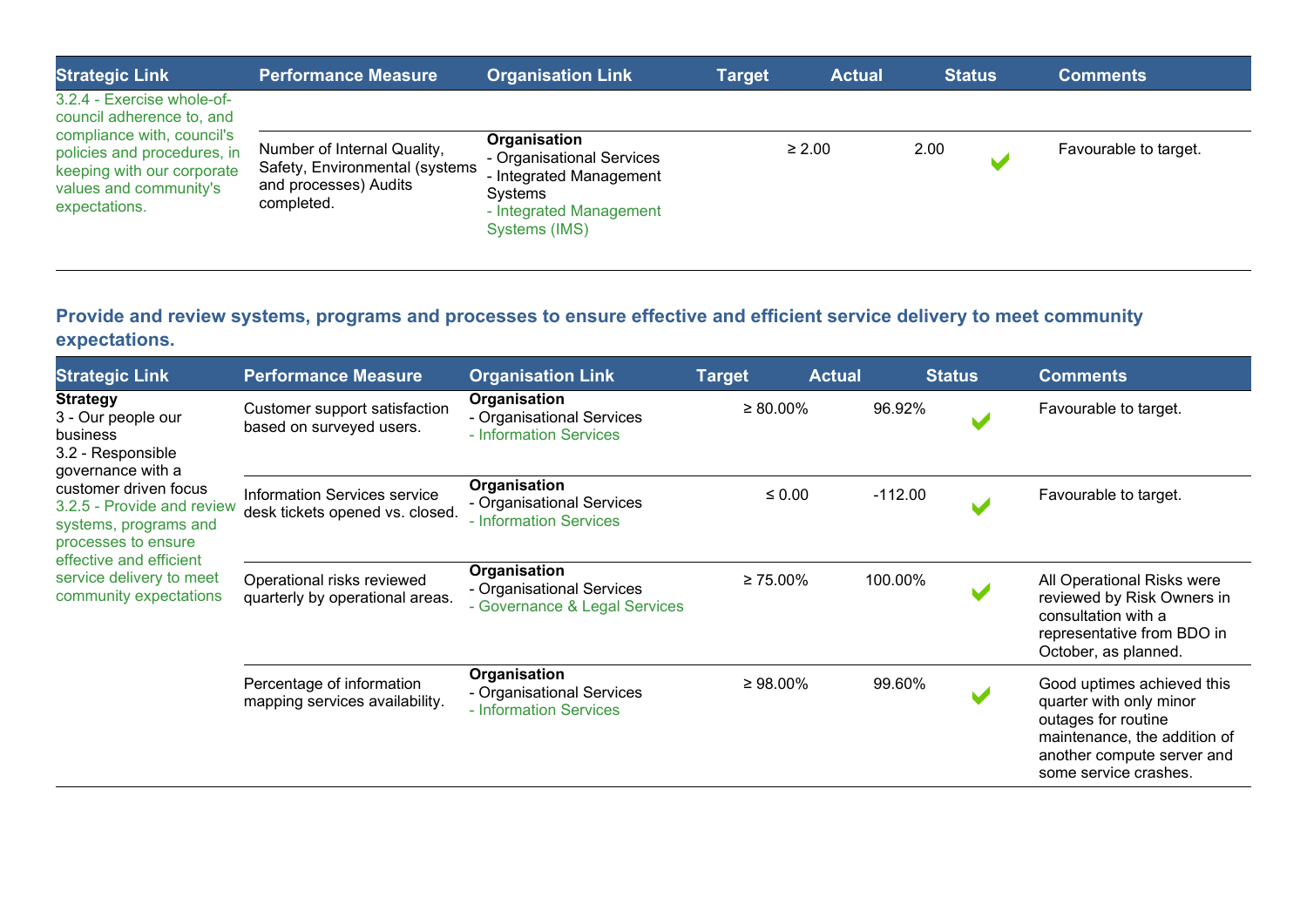# *Open communication*

### **Keep our community and workforce informed and up-to-date in matters of agency and community interest.**

| <b>Strategic Link</b>                                                                                                                                                                                   | <b>Performance Measure</b>                                   | <b>Organisation Link</b>              | Target    | <b>Actual</b> | <b>Status</b> | <b>Comments</b>                                                                        |
|---------------------------------------------------------------------------------------------------------------------------------------------------------------------------------------------------------|--------------------------------------------------------------|---------------------------------------|-----------|---------------|---------------|----------------------------------------------------------------------------------------|
| <b>Strategy</b><br>3 - Our people our business<br>3.3 - Open communication<br>3.3.1 - Keep our community<br>and workforce informed and<br>up-to-date in matters of<br>agency and community<br>interest. | Number of Council articles published on<br>bundabergnow.com. | Organisation<br><b>Communications</b> | $= 70.00$ |               | 102.00        | 102 stories were<br>published on Bundaberg<br>Now listed in the<br>'Council' category. |

### **Proactively support and encourage community engagement and collaboration.**

| <b>Strategic Link</b>                                                                                                                                                 | <b>Performance Measure</b>                                                                                               | <b>Organisation Link</b>         | <b>Target</b>                  | <b>Actual</b>                                                 | <b>Status</b>        | <b>Comments</b>                                                                                                  |
|-----------------------------------------------------------------------------------------------------------------------------------------------------------------------|--------------------------------------------------------------------------------------------------------------------------|----------------------------------|--------------------------------|---------------------------------------------------------------|----------------------|------------------------------------------------------------------------------------------------------------------|
| <b>Strategy</b><br>3 - Our people our business<br>3.3 - Open communication<br>3.3.2 - Proactively support and<br>encourage community<br>engagement and collaboration. | Interaction with social media<br>posts: Shares, comments and<br>likes on Facebook,<br>Instagram, YouTube and<br>Twitter. | Organisation<br>- Communications | 5% increase<br>on last quarter | Engagement: This<br>quarter: 493,679<br>Last quarter: 461,077 | $\blacktriangledown$ | Engagement figures are<br>trending positively with a<br>15% increase on the<br>previous quarter for<br>Facebook. |
|                                                                                                                                                                       |                                                                                                                          |                                  |                                |                                                               |                      | Facebook - 478,942                                                                                               |
|                                                                                                                                                                       |                                                                                                                          |                                  |                                |                                                               |                      | Instagram - 2942                                                                                                 |
|                                                                                                                                                                       |                                                                                                                          |                                  |                                |                                                               |                      | Twitter - 15                                                                                                     |
|                                                                                                                                                                       |                                                                                                                          |                                  |                                |                                                               |                      | YouTube - 11780                                                                                                  |
|                                                                                                                                                                       |                                                                                                                          |                                  |                                |                                                               |                      |                                                                                                                  |
|                                                                                                                                                                       | Total number of followers on<br>Facebook, Twitter, Instagram<br>and YouTube.                                             | Organisation<br>- Communications | 5% increase<br>on last quarter | 2860 new followers.                                           |                      | Facebook: additional<br>2573 followers to a total<br>of 19,299.                                                  |
|                                                                                                                                                                       |                                                                                                                          |                                  |                                |                                                               |                      | Instagram: additional<br>243 followers to a total of                                                             |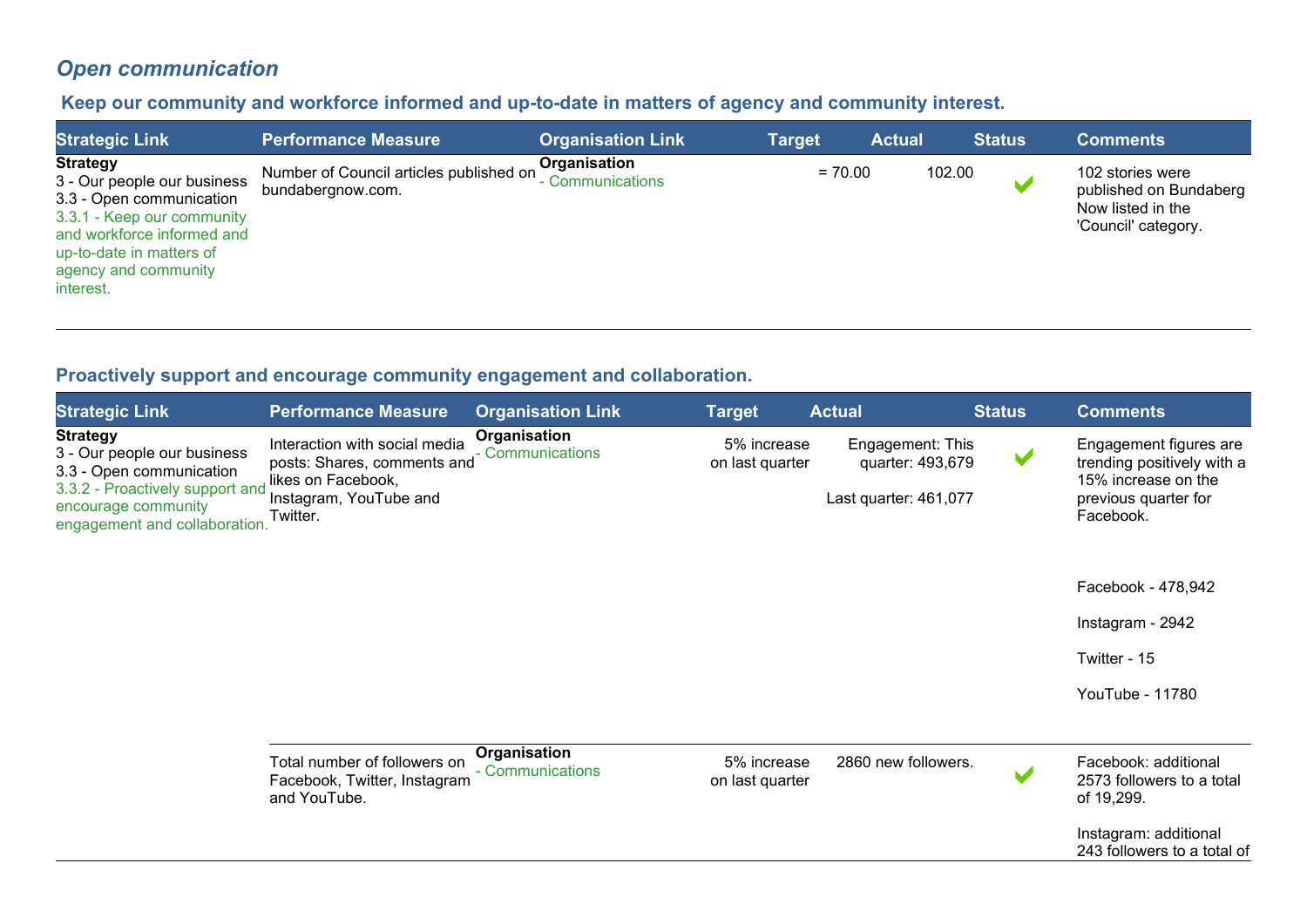| <b>Strategic Link</b> | <b>Performance Measure</b> | <b>Organisation Link</b> | <b>Target</b> | <b>Actual</b> | <b>Status</b> | <b>Comments</b>                                            |
|-----------------------|----------------------------|--------------------------|---------------|---------------|---------------|------------------------------------------------------------|
|                       |                            |                          |               |               |               | 3237.                                                      |
|                       |                            |                          |               |               |               | Twitter: additional 22<br>followers to a total of<br>1496. |
|                       |                            |                          |               |               |               | YouTube: additional 22<br>subscribers to a total of<br>52. |

### **Develop consistent messaging and professional communications that establish a positive profile and identity for council and our region.**

| <b>Strategic Link</b>                                                                                                                                                                                                                     | <b>Performance Measure</b>                                                                                                         | <b>Organisation Link</b>         | <b>Target</b> | <b>Actual</b> | <b>Status</b> | <b>Comments</b>                                                                                                                                                                     |
|-------------------------------------------------------------------------------------------------------------------------------------------------------------------------------------------------------------------------------------------|------------------------------------------------------------------------------------------------------------------------------------|----------------------------------|---------------|---------------|---------------|-------------------------------------------------------------------------------------------------------------------------------------------------------------------------------------|
| <b>Strategy</b><br>3 - Our people our business<br>3.3 - Open communication<br>3.3.3 - Develop consistent<br>messaging and professional<br>communications that establish a<br>positive profile and identity for<br>council and our region. | Sentiment analysis - a<br>breakdown of the tone of all<br>media mentions and whether<br>they are positive, negative or<br>neutral. | Organisation<br>- Communications | $< 10.00\%$   |               | 7.00%         | <b>Online: Editorial mentions</b><br>622, Positive 21%,<br>negative 15%, neutral<br>64% (Paradise Dam had<br>114 mentions which could<br>have contributed to the<br>negative score) |
|                                                                                                                                                                                                                                           |                                                                                                                                    |                                  |               |               |               | Print: Total media articles:<br>450. Positive 23%.<br>negative 7%, neutral 70%                                                                                                      |
|                                                                                                                                                                                                                                           |                                                                                                                                    |                                  |               |               |               | Overall: positive 22%,<br>negative 12%, neutral<br>67%                                                                                                                              |

### **Review and develop updated and relevant communication platforms, modes, mediums and content.**

| <b>Strategic Link</b>                                                      | <b>Performance Measure Organisation Link</b>                                                     | Tarɑet | Actual |                         | <b>Status</b> | <b>Comments</b>      |
|----------------------------------------------------------------------------|--------------------------------------------------------------------------------------------------|--------|--------|-------------------------|---------------|----------------------|
| <b>Strategy</b><br>3 - Our people our business<br>3.3 - Open communication | Website visitation: Length of <b>Organisation</b><br>Metalions of <b>Communications</b><br>stay. |        | Trend  | 2 minutes 22<br>seconds |               | Trending positively. |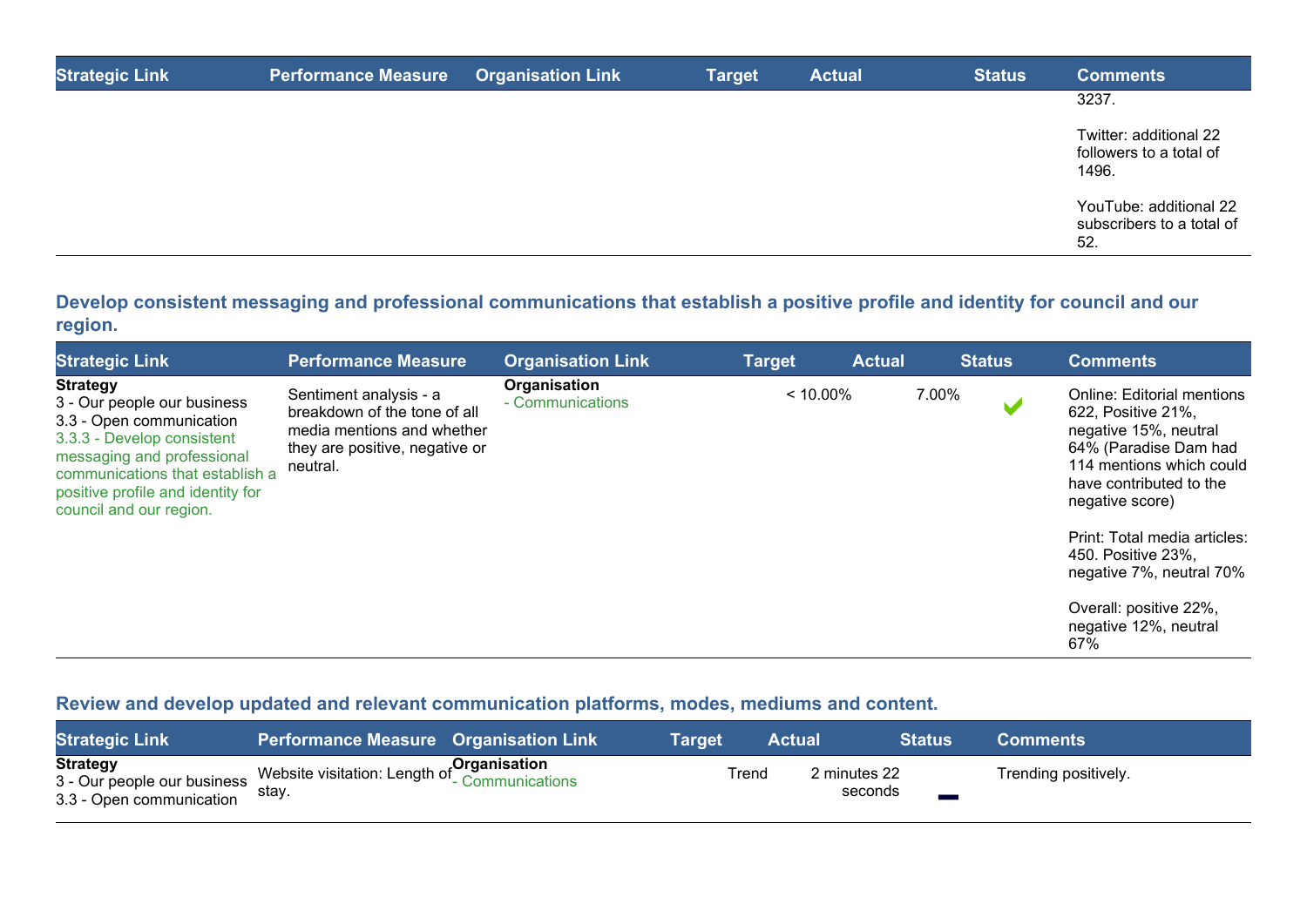| <b>Strategic Link</b>                                                                                            | <b>Performance Measure Organisation Link</b> |                                | Target                            | <b>Actual</b> | <b>Status</b> | <b>Comments</b>                                                                                                                                    |
|------------------------------------------------------------------------------------------------------------------|----------------------------------------------|--------------------------------|-----------------------------------|---------------|---------------|----------------------------------------------------------------------------------------------------------------------------------------------------|
| 3.3.4 - Review and develop<br>updated and relevant<br>communication platforms,<br>modes, mediums and<br>content. | Website visitation: Number<br>of users.      | Organisation<br>Communications | 5% increase<br>on last<br>quarter | 169,500.00    |               | In quarter one of this financial year<br>bundabergnow.com had 117,900<br>users. This quarter there has been<br>an increase from 51,600 to 169,500. |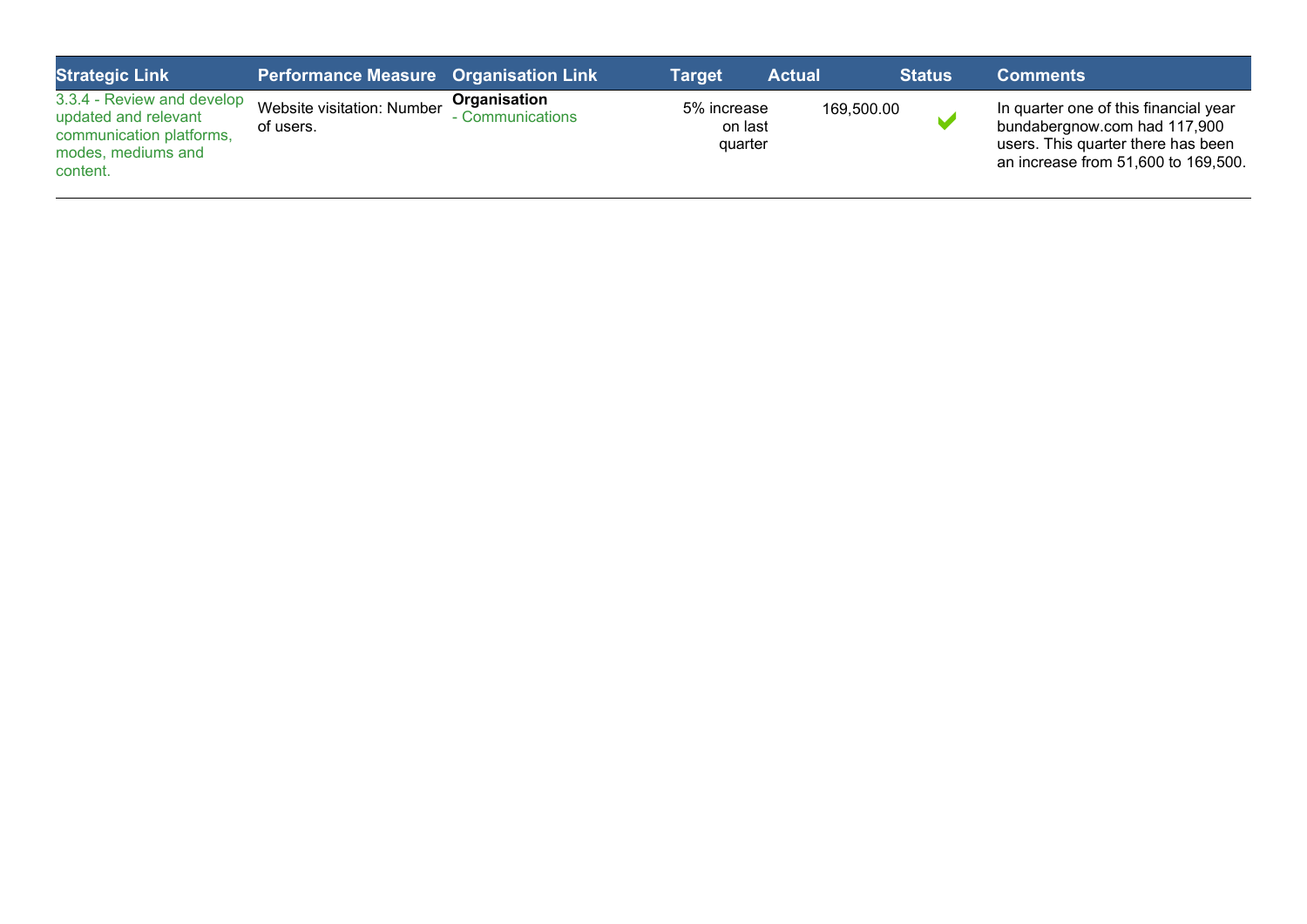# **Game changers**

### *4.1 Connected and leveraged infrastructure*

**Annual infrastructure capital programs are completed in accord with adopted strategic plans and in accord with budget.**

| <b>Strategic Link</b>                                                                                                                                                                                                               | <b>Performance Measure</b>                                                                                                                                                                                                                                                           | <b>Organisation Link</b>                                          | <b>Target</b>         | <b>Actual</b> |     | <b>Status</b> | <b>Comments</b>                                                                                                                      |
|-------------------------------------------------------------------------------------------------------------------------------------------------------------------------------------------------------------------------------------|--------------------------------------------------------------------------------------------------------------------------------------------------------------------------------------------------------------------------------------------------------------------------------------|-------------------------------------------------------------------|-----------------------|---------------|-----|---------------|--------------------------------------------------------------------------------------------------------------------------------------|
| <b>Strategy</b><br>4 - Game changers<br>-4.1 Connected and<br>leveraged infrastructure<br>- 4.1.2 Annual infrastructure<br>capital programs are<br>completed in accord with<br>adopted strategic plans and<br>in accord with budget | <b>Completion of Bespoke Projects</b><br>(specific/uncommon projects) subject to<br>external factors including grant specific<br>funding, in partnership with or dependent<br>on external entities commitment,<br>dependent on another Bespoke Project<br>or delivered under tender. | Organisation<br>- Organisational Services<br>- Financial Services | $= 60\%$ per<br>annum |               | 66% |               | The expenditure exceeds<br>the target of 60%.<br>Funding for incomplete<br>projects have been<br>reallocated to the current<br>year. |
|                                                                                                                                                                                                                                     | Completion of business as usual projects Organisation<br>(routine projects that Council has control<br>over) including renewals, own source of<br>funding and completed Project Decision<br>Framework.                                                                               | - Organisational Services<br>- Financial Services                 | $= 90\%$ per<br>annum |               |     |               | The progress is trending<br>in line with expectations<br>with increased activity<br>undertaken in the 3rd and<br>4th quarters.       |

### *4.4 Organisational and cultural excellence*

#### **Develop and implement People and Performance Strategy.**

| <b>Strategic Link</b>                                                                                                                                                | <b>Performance Measure</b>                                             | <b>Organisation Link</b>                                                                          | <b>Target</b> | <b>Actual</b>                                                         | <b>Status</b>                                       | <b>Comments</b>                                                                                            |
|----------------------------------------------------------------------------------------------------------------------------------------------------------------------|------------------------------------------------------------------------|---------------------------------------------------------------------------------------------------|---------------|-----------------------------------------------------------------------|-----------------------------------------------------|------------------------------------------------------------------------------------------------------------|
| <b>Strategy</b><br>4 - Game changers<br>- 4.4 Organisational and<br>cultural excellence<br>-4.4.1 Develop and<br>implement People and<br><b>Performance Strategy</b> | Health and Safety Strategic<br>Plan actions completed by<br>timeframe. | Organisation<br>- Organisational Services<br>- People, Safety & Culture<br>- Work Health & Safety | Milestone     | implementing the<br>continues to remain well<br>on track with overall | Progress on<br>w<br><b>Strategic Plans</b><br>plan. | Progress on implementing<br>the Strategic Plans<br>continues to remain well<br>on track with overall plan. |
|                                                                                                                                                                      | Health and Safety Strategic<br>Plan Key Performance<br>Indicators met. | Organisation<br>- Organisational Services<br>- People, Safety & Culture<br>- Work Health & Safety | $= 90.00\%$   |                                                                       | 55.00%                                              | 5 of the 9 KPIs remain on<br>track.                                                                        |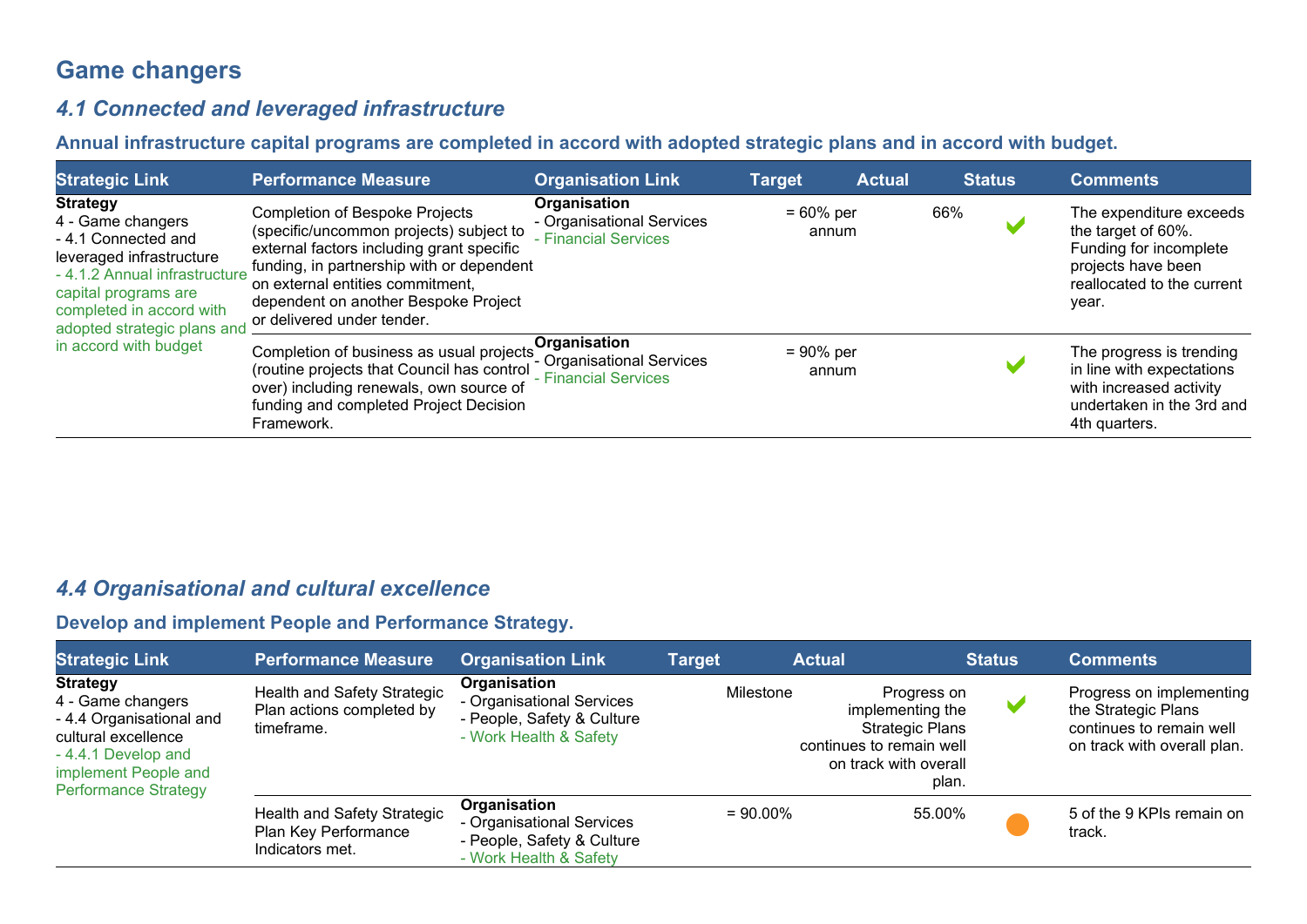| <b>Strategic Link</b> | <b>Performance Measure</b> | <b>Organisation Link</b> | <b>Target</b> | <b>Actual</b> | <b>Status</b> | <b>Comments</b>                                                                                                                                                                                                            |
|-----------------------|----------------------------|--------------------------|---------------|---------------|---------------|----------------------------------------------------------------------------------------------------------------------------------------------------------------------------------------------------------------------------|
|                       |                            |                          |               |               |               | Off track KPIs continue to<br>progress.                                                                                                                                                                                    |
|                       |                            |                          |               |               |               | - Average days to<br>complete corrective<br>actions increased slightly<br>to 118 (from 106)<br>however as reported last<br>quarter has reduced<br>significantly from 486<br>days.                                          |
|                       |                            |                          |               |               |               | - Training completion<br>decreased slightly to<br>86.3% compared to 92%<br>as reported last quarter<br>due to leave arrangement.                                                                                           |
|                       |                            |                          |               |               |               | <b>ELT Site Visits continued</b><br>this quarter and were<br>supported by ELT<br>attending end of year staff<br><b>BBQs promoting safety</b><br>(and where able, touring<br>the site at the end of the<br>staff function). |
|                       |                            |                          |               |               |               | Lost time injuries remain<br>below the averages for<br>both 17/18 and 18/19<br>periods.                                                                                                                                    |

# **Implement Communications and Marketing Strategy.**

| <b>Strategic Link</b>                                                                                       | <b>Performance Measure</b>                                              | <b>Organisation Link</b>         | <b>Target</b> | <b>Actual</b> | <b>Status</b> | <b>Comments</b>                            |
|-------------------------------------------------------------------------------------------------------------|-------------------------------------------------------------------------|----------------------------------|---------------|---------------|---------------|--------------------------------------------|
| <b>Strategy</b><br>4 - Game changers<br>- 4.4 Organisational and cultural<br>excellence<br>-4.4.2 Implement | Improved community<br>satisfaction as measured in the<br>annual survey. | Organisation<br>- Communications |               | Trend         |               | No change. KPI will be<br>reviewed in May. |